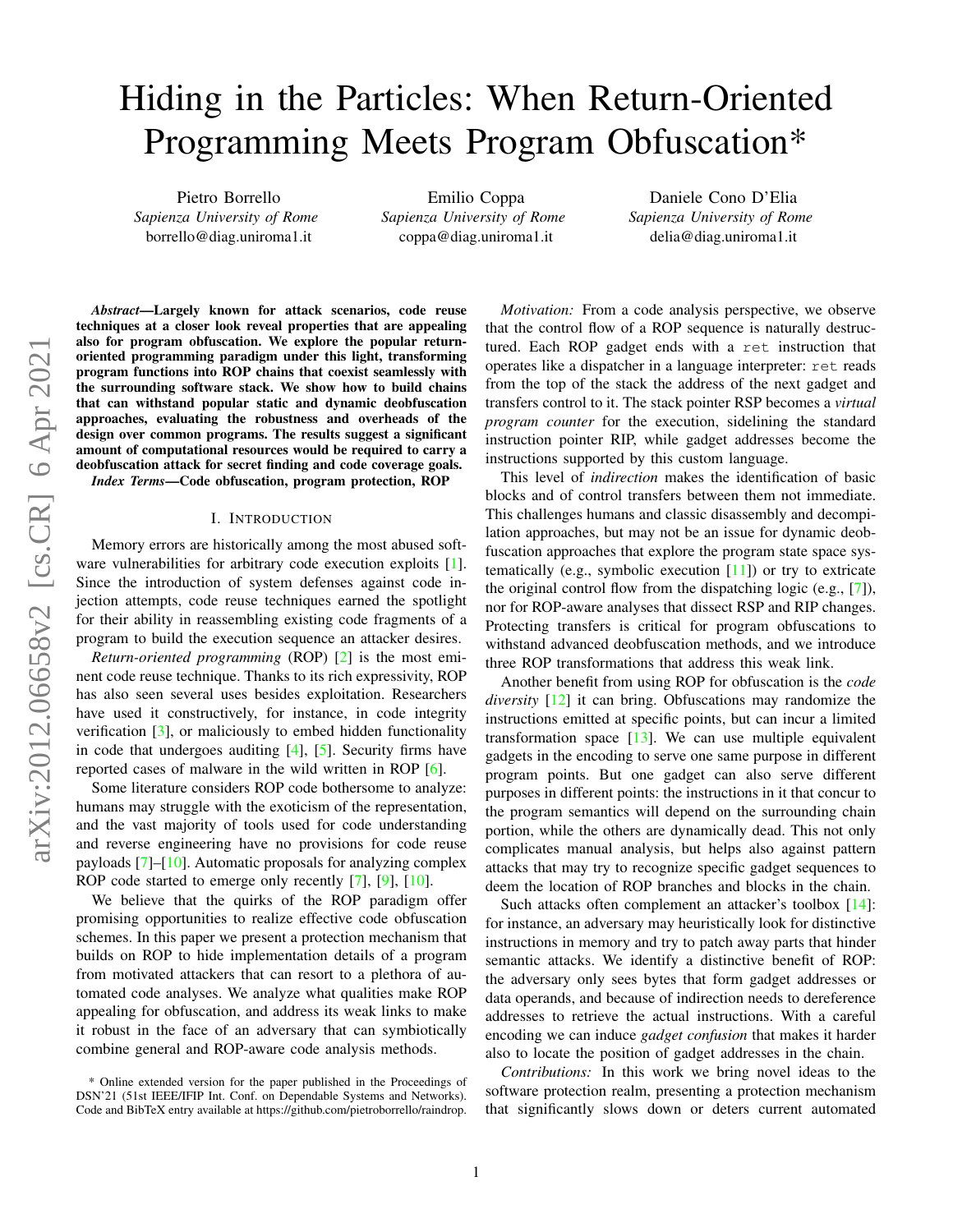deobfuscation attacks. We show how to transform entire program functions into ROP chains that interact seamlessly with standard code components, introducing novel natural encoding transformations that raise the bar for general classes of attacks. We evaluate our techniques over synthetic functions for two common deobfuscation tasks, putting the computational effort for succeeding into perspective with different configurations of the prominent virtualization obfuscation [\[13\]](#page-11-11). We also analyze their slowdowns on performance-sensitive code, and their coverage on a heterogeneous real-world code base. In summary, over the next sections we present:

- a rewriter that turns compiled functions into ROP chains;
- an analysis of ROP in the face of three attack surfaces for general deobufscation, and three encoding predicates that increase the resistance against such attacks;
- a resistance study for secret finding and code coverage goals with symbolic, taint-driven, and ROP-aware tools;
- a coverage study where we transform  $95.1\%$  of the unique functions composing the coreutils Linux suite.

In the hope of fostering further work in program protection, we make our system available to researchers. Details for access can be found at [https://github.com/pietroborrello/raindrop/.](https://github.com/pietroborrello/raindrop/)

# II. PRELIMINARIES

This section details key concepts from code obfuscation and ROP research that are relevant to the ideas behind this paper.

# *A. Code Obfuscation*

Software obfuscation protects digital assets [\[15\]](#page-11-13) from malicious entities that some literature identifies as MATE (man-atthe-end) attackers [\[13\]](#page-11-11). Before a research community was even born, in the '80s these entities challenged and subverted antipiracy schemes from vendors, and shielded their own malware.

Today it represents an active research area, with heterogeneous protection mechanisms challenged by increasingly powerful program analyses  $[16]$ . Data transformations alter the position and representation of values and variables, while code transformations affect the selection, orchestration, and arrangement of instructions. Our focus are code transformations that prevent an adversary from understanding the program logic.

The interpretation capabilities of an attacker can be syntactic, semantic, or both. This distinction makes a great impact: for instance, instruction substitution or the insertion of spurious computations get in the way of syntax-driven attacks, but may hardly affect a semantic interpretation as we discuss in [§III.](#page-2-0) When facing mixed capabilities, the most resilient protection schemes are often heavy-duty transformations that deeply affect the control flow and instructions of a program.

Such transformations commonly operate at the granularity of individual functions [\[13\]](#page-11-11). *Control-flow flattening* [\[17\]](#page-11-15), [\[18\]](#page-11-16) collapses all the basic blocks of the control-flow graph (CFG) into a single layer, introducing a dispatcher block that picks the next block to execute based on an augmented program state. After the successful deobfuscation attack of [\[19\]](#page-11-17), present variants try to complicate the analysis of the dispatcher [\[20\]](#page-11-18).

<span id="page-1-0"></span>

Fig. 1: ROP chain with non-linear control flow. For readability pointed-to instructions appear in place of gadget addresses.

*Virtualization obfuscation* [\[13\]](#page-11-11) completely removes the original layout and instructions: it transforms code into instructions for a randomly generated architecture and synthesizes an interpreter for it  $[21]$ . The instructions form a bytecode representation in memory, and the interpreter maintains a virtual program counter over it: it reads each instruction and dispatches an *opcode handler* function that achieves the desired semantics for it. As its working resembles a virtual machine, the transformation is also known as VM obfuscation. This technique has lately monopolized the agenda of much deobfuscation research in security conferences (e.g., [\[8\]](#page-11-20), [\[22\]](#page-11-21)– [\[25\]](#page-11-22)). VM obfuscation tools have three main strengths: complex code used in opcode handlers to conceal their semantics, obfuscated virtual program counter updates, and scarce reuse of deobfuscation knowledge as the instruction set and the code for opcode handlers are generated randomly for each program.

Best practices often use data transformations at strategic points (e.g., VM dispatcher) in the implementation of a code transformation. The most common instance are *opaque predicates* [\[26\]](#page-11-23): expressions whose outcome is independent of their constituents, but hard to determine statically for an attacker. Opaque predicates can build around mathematical formulas and conjectures, mixed boolean-arithmetic (MBA) expressions, and instances of other hard problems like *aliasing* [\[27\]](#page-11-24).

# <span id="page-1-1"></span>*B. Return-Oriented Programming*

ROP is a technique to encode arbitrary behavior in a program by borrowing and rearranging code fragments, also called gadgets, that are already in the program [\[2\]](#page-11-1). Each gadget delivers a piece of the desired computation and terminates with a ret instruction, which gives the name to the technique. A ROP payload comprises a sequence of gadget addresses interleaved with immediate data operands. The key to ignition is a pivoting sequence that hijacks the stack pointer, so that on a function return event the CPU fetches the instructions from the first gadget. Each gadget eventually transfers execution to the next using its own ret instruction, realizing a ROP chain.

Figure [1](#page-1-0) features a chain that assigns register RDI with 1 when register  $RAX == 0$ , and with 2 otherwise. The example showcases exoticisms of the representation with branch encoding and path-dependent semantics of chain items. The first gadget writes the immediate value 0x0 to RCX, and RSP advances by 0x10 bytes for its pop and ret instructions. The next two gadgets check if RAX is zero with neg rax: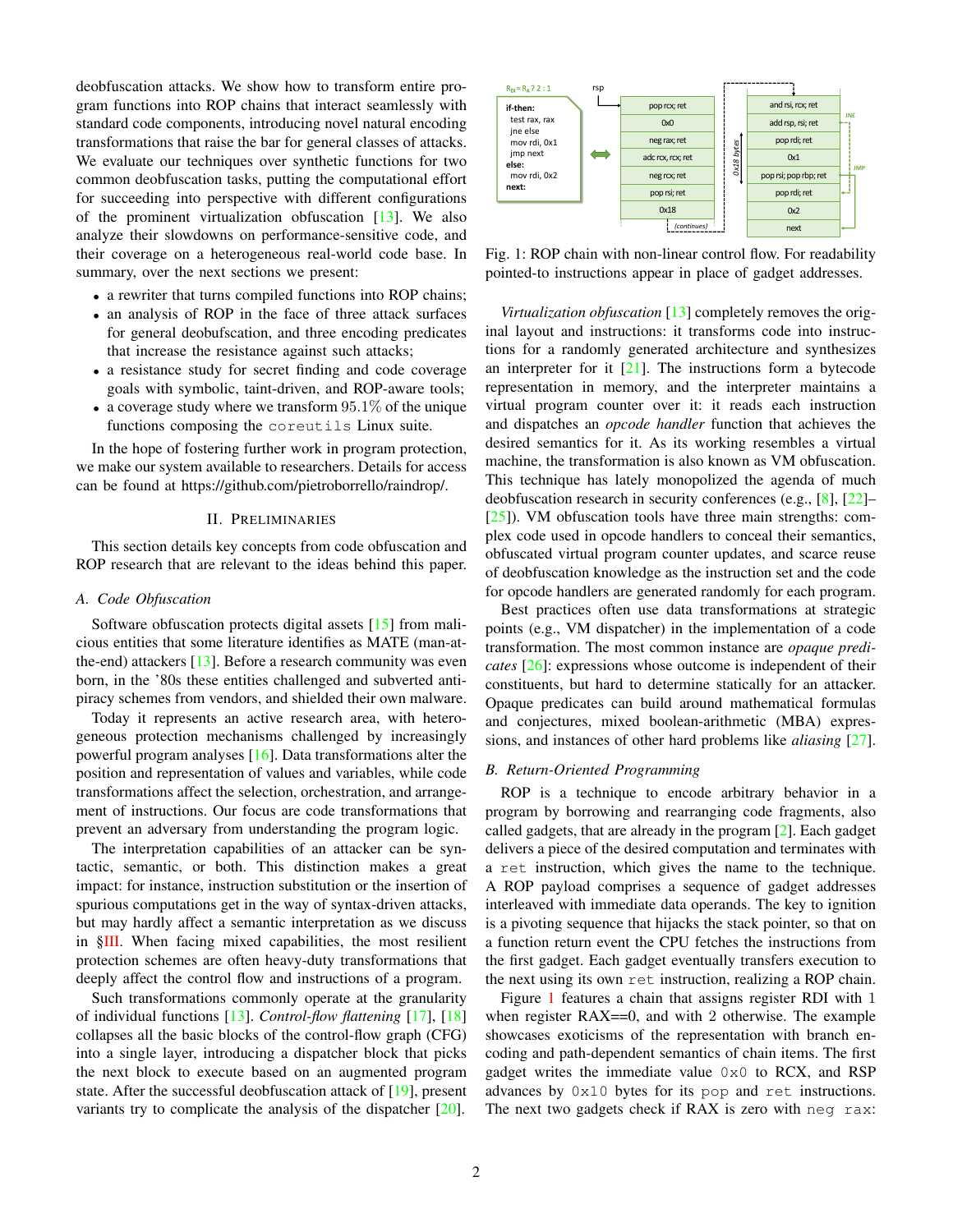the carry flag becomes 0 when RAX==0 and 1 otherwise, then an addition with carry writes this quantity into RCX.

ROP control-flow branches are variable RSP addends computed over a leaked CPU condition flag. The chain determines whether to skip over the 0x18 byte-long portion that sets RDI to 1: it computes in RSI an addend that is equal to 0 when RAX==0, and to  $0 \times 18$  otherwise, using a two's complement and a bitwise AND on RCX. If the branch is taken, RSP reaches a pop rdi gadget that reads and assigns 2 to RDI as desired. When execution falls through, a similar sequence sets RDI to 1, then unconditionally jumps over the alternative assignment sequence: this time we find no RSP addition, but a gadget disposes of the alternative  $0x10$  byte-long segment by popping two junk immediates to RSI and RBP.

Attackers can find Turing-complete sets of gadgets in mainstream software  $[2]$ ,  $[28]$ . While a few works address automatic generation of ROP payloads [\[28\]](#page-11-25), publicly available tools often produce incomplete chains in real-world scenarios [\[29\]](#page-11-26) or do not support branches. Reasons for this failure are side effects from undesired code in found gadgets, register conflicts during chaining [\[29\]](#page-11-26), and unavailability of "straightforward" gadgets for some tasks [\[30\]](#page-11-27). Albeit improved tools continue to appear (e.g.,  $[31]$ ), no general solution for automatic ROP code generation seems available to date.

ROP is the most popular but not the sole realization of code reuse: jmp-ended gadgets (JOP) [\[32\]](#page-11-29), counterfeit C++ objects (COOP) [\[33\]](#page-11-30), and other elements can be abused as well. But most importantly, ROP today is no longer only a popular mean to get around and disable code injection defenses.

Researchers and threat actors used its expressivity to create userland  $[6]$ , kernel  $[34]$ ,  $[35]$ , and enclave  $[36]$  malware, and to fool antivirus engines  $[5]$ ,  $[37]$  and application review  $[4]$ . The sophistication of these payloads went in some cases beyond what a human analyst can manually investigate [\[9\]](#page-11-8), and researchers in the meantime explored automated approaches to untangle ROP chains: we discuss these works in detail in [§III.](#page-2-0)

### III. ADVERSARIAL MODEL

<span id="page-2-0"></span>This paper considers a motivated and experienced attacker that can examine a program both statically and dynamically. The attacker is aware of the design of the used obfuscation, but not of the obfuscation-time choices made when instantiating the approach over a specific program to be protected (e.g. at which program locations we applied some transformation).

While the ultimate end goal of a reverse engineering attempt can be disparate, we follow prior deobfuscation literature (e.g., [\[14\]](#page-11-12), [\[38\]](#page-12-4), [\[39\]](#page-12-5)) in considering two deobfuscation goals that are sufficiently generic and analytically measurable:

- **G<sup>1</sup>** Secret finding. The program performs a complex computation on the input, such as a license key validation, and the attacker wishes to guess the correct value;
- **G<sup>2</sup>** Code coverage. The attacker exercises enough (obfuscated) paths to cover all reachable (original) program code, e.g. to later analyze execution traces.

The attacker has access to state-of-the-art systems suitable for automated deobfuscation and can attempt to *symbiotically* combine them, using one to ease another. In the following we describe the most powerful and promising approaches available to attackers, and enucleate three attack surfaces for general deobfuscation. Those will drive our ROP encoding techniques to build chains that may withstand such attacks.

# <span id="page-2-2"></span>*A. Principles behind Automated Deobfuscation*

Banescu et al. [\[38\]](#page-12-4) identify a common pre-requisite in automated attacks perpetrated by reverse engineers: the need for building a suite of inputs that exercise the different paths a protected program can actually take. Achieving a coverage as high as 100% represents  $G_2$  for our attacker, while for  $G_1$ depending on the specific function fewer paths may suffice but also data dependencies should be solved. Slowing down the generation of a "test suite" for the attacker is a first cut of the effectiveness of an obfuscation [\[38\]](#page-12-4), as it is a key step in most deobfuscation pipelines for utterly disparate end goals.

By analyzing deobfuscation research, we abstract three general attack surfaces that a "good" obfuscation shall consider:

- **A<sup>1</sup>** Disassembly. It should not be immediate for an attacker to discover code portions using static analysis techniques;
- **A<sup>2</sup>** Brute-force search. Syntactic code manipulations such as tracking and "inverting" the direction of control transfers should not reveal new code, but further dependencies must be solved in order to take valid alternate paths;
- **A<sup>3</sup>** State space. When an obfuscation makes provisions to artificially extend the program state space to be explored, analyses based on forward and backward dependencies of program variables should fail to simplify them away.

In the next section we present eminent approaches for such automated attacks, which we then consider in [§VII](#page-8-0) to evaluate our ROP obfuscation. How to transform an existing program function into a ROP chain and make it robust against these three attack types are the subject of  $\S$ <sup>IV</sup> and  $\S$ <sup>V</sup>, respectively.

## <span id="page-2-1"></span>*B. State-of-the-art Deobfuscation Solutions*

*1) General Techniques:* Deobfuscation attacks can draw from static and dynamic program analyses. Several static techniques are capable of reasoning about run-time properties of the program, and may be the only avenue when the attacker cannot readily bring execution to a protected program portion or control its inputs. In this context, *symbolic execution* (SE) reveals the multiple paths a piece of code may take by making it read symbolic instead of concrete input values, and by collecting and reasoning on path constraints over the symbols at every encountered branch. Upon termination of each path, an SMT solver generates a concrete input to exercise it [\[11\]](#page-11-9).

Scalability issues often cripple static approaches, and dynamic solutions may try to get around them by leveraging facts observed in a concrete execution. *Dynamic symbolic execution* (DSE) interleaves concrete and symbolic execution, collecting constraints at branch decisions that are now determined by the concrete input values, and generates new inputs by negating the constraints collected for branching decisions.

Obfuscators can however induce constraints that are hard for a solver, or expand the program state space artificially.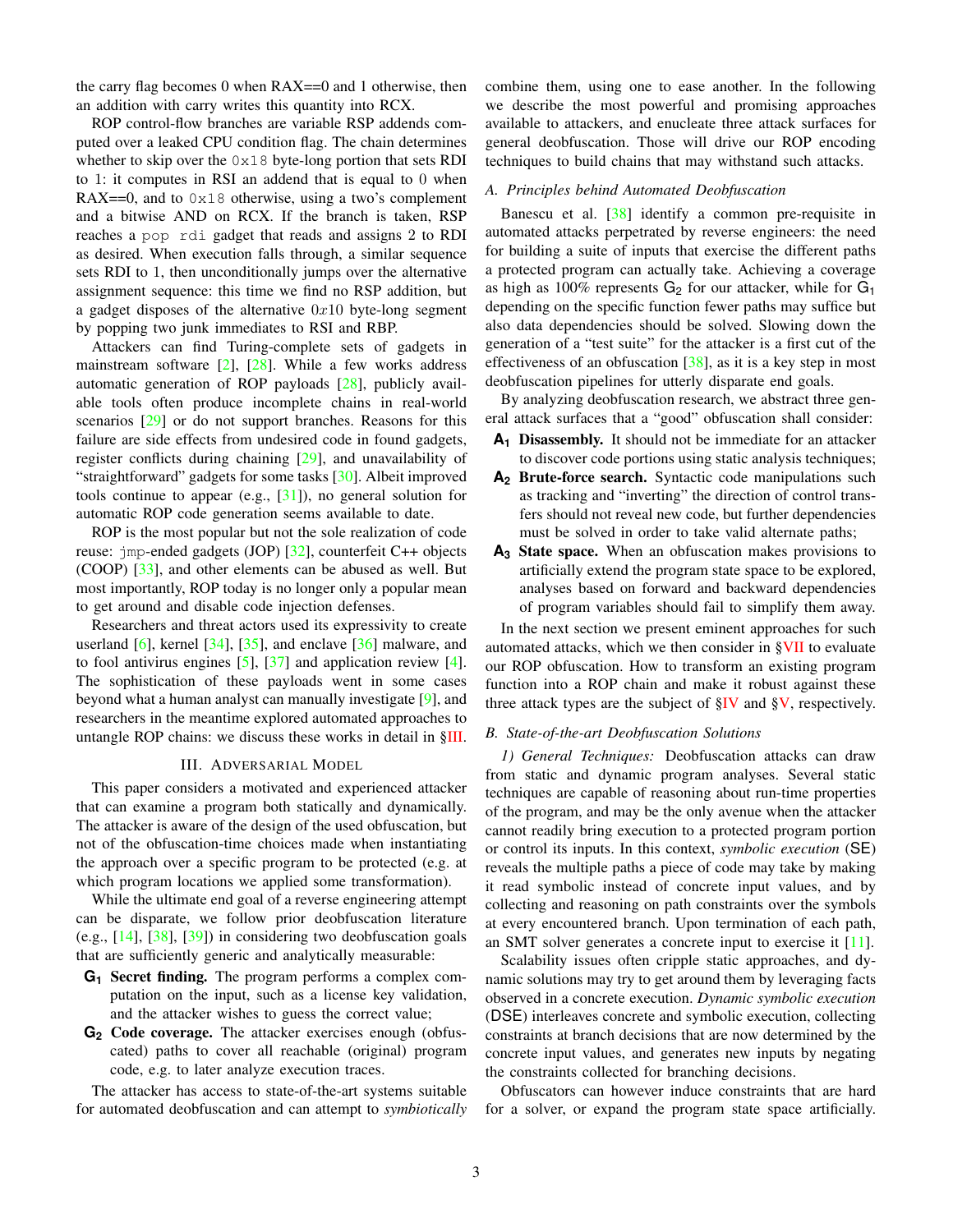Building on the intuition that these transformations are not part of the original program semantics, *taint-driven simplification* (TDS) tracks explicit and implicit flows of values from inputs to program outputs, untangling the control flow of an obfuscation method apart from that of the original program [\[7\]](#page-11-6). TDS is a general, dynamic, and semantics-based technique: it applies a selection of semantics-preserving simplifications to a recorded trace and produces a simplified CFG. TDS can operate symbiotically with DSE to uncover new code by feeding DSE with the simplified trace: in [\[7\]](#page-11-6) this symbiosis turned out effective in cases that DSE alone could not handle. TDS succeeded on code protected by state-of-the-art VM obfuscators, as well as on four hand-written ROP programs.

We consider SE, DSE, and TDS as they represent powerful tools available to adversaries, and embody concepts seen also in attacks against specific obfuscations (e.g., [\[40\]](#page-12-6)). Prior literature [\[14\]](#page-11-12), [\[38\]](#page-12-4), [\[39\]](#page-12-5) uses SE and DSE to evaluate and compare obfuscation techniques on goals akin to  $G_1$  and G2, as both approaches are powerful and driven only by the semantics of the code (i.e., syntactic changes have little effect).

*2) ROP-Aware Techniques:* Expressing programs as ROP payloads affects analysis techniques that account for the syntactic representation of code. For instance, even commercial disassemblers and decompilers are not equipped to deal with this exotic representation and would fail to produce meaningful outputs for ROP chains [\[41\]](#page-12-7). Currently researchers have come up with two solutions to handle complex ROP code.

ROPMEMU [\[9\]](#page-11-8) attempts dynamic multi-path exploration by looking for sequences that leak condition flags from the CPU status register, as they may take part in branching sequences  $(\S II-B)$ : it flips their value and tries to generate alternate execution traces that explore new code. ROPMEMU is not the sole embodiment of this technique, seen in, e.g., crash-free binary exploration [\[42\]](#page-12-8) and malware unpacking [\[43\]](#page-12-9) research for RIP-driven code. ROPMEMU eventually removes the ROP dispatching logic (i.e., the ret sequences) and performs further simplifications, reconstructing a CFG representation.

ROPDissector [\[10\]](#page-11-7) addresses shortcoming of ROPMEMU in branch identification, with a data-flow analysis for identifying sequences that build variable RSP offsets, so to flip all and only the operations taking part in the process. ROPDissector builds a ROP CFG highlighting branching points and basic blocks in a chain, and operates as a static technique as it does not require a valid execution context as starting point.

In our evaluation we will consider a combination of the two approaches, speculating on extensions tailored to our design.

## IV. PROGRAM ENCODING WITH ROP

<span id="page-3-0"></span>We design a binary rewriter for protecting compiled programs: the user specifies one or more functions of interest that the rewriter encodes as self-contained ROP chains stored in a data section of the binary. Our implementation supports compiler-generated, possibly stripped x64 Linux binaries. To ensure compatibility between ROP chains and non-ROP code modules, we intercept and preserve stack manipulations and use a separate stack for the chain. This section details the

<span id="page-3-1"></span>

Fig. 2: Architecture of the ROP rewriter.

design of the rewriter (Figure [2\)](#page-3-1), how it encodes generic functions as self-contained chains, and its present limitations.

## <span id="page-3-2"></span>*A. Geometry of a ROP Encoder*

*1) Gadget Sources:* The first decision to face in the design of a ROP encoder is where to find gadgets. These may be found in statically and dynamically linked libraries, in program parts left unobfuscated, or in custom code added to the program. We ruled out static libraries as a binary might not have any, and dynamic ones to avoid dependencies on specific library versions that must be present in any target system.

Exploitation research suggests that program code as small as 20-100KB may already contain minimal gadget sets for attacks [\[28\]](#page-11-25). Our scenario however is ideal: the possibility of controlling and altering the binary grants us more wiggle room compared to attack scenarios, as we can add missing gadgets and most importantly create diversified alternatives—as dead code in the .text section of the program. We thus pick gadgets from a pool of artificial gadgets combined with gadgets already available in program parts left unobfuscated.

*2) Rewriting:* The second decision concerns deploying the encoder as a binary rewriter (as we do) or a compiler pass. Binary rewriting can handle a larger pool of programs, including proprietary software and programs with a custom compilation toolchain, and builds on analyses that extract facts necessary to assist the rewriting. A compiler pass has some such analyses (e.g., liveness) already available during compilation, and possibly more control over code shape. However, in order to be able to rewrite an *entire* function, we believe a pass may have to operate as last step (modifying or directly emitting machine instructions) and/or constrain or rewrite several pieces of upper passes (e.g., instruction selection, register allocation). This would lead to a pass that is platform-dependent and that faces similar challenges to a rewriter while being less general.

*3) Control Transfers and Stack Layout:* Obfuscated functions get expressed in ROP, but may need to interact with surrounding components, calling (or being called by) non-ROP program/library functions or other ROP functions. In this respect native code makes assumptions on the stack layout of the functions, e.g., when writing return addresses or referencing stack objects in the scope of a function and its callees.

Reassembleable disassembling literature [\[44\]](#page-12-10)–[\[47\]](#page-12-11) describes known hurdles when trying to turn hard-coded stack references into symbols that can be moved around. In our design we instead preserve the original stack behavior of the program: we place the chain in a separate region, and rewrite RSP dereferences and value updates to use a other\_rsp value that mimics how the original code would see RSP (Figure [3\)](#page-4-0).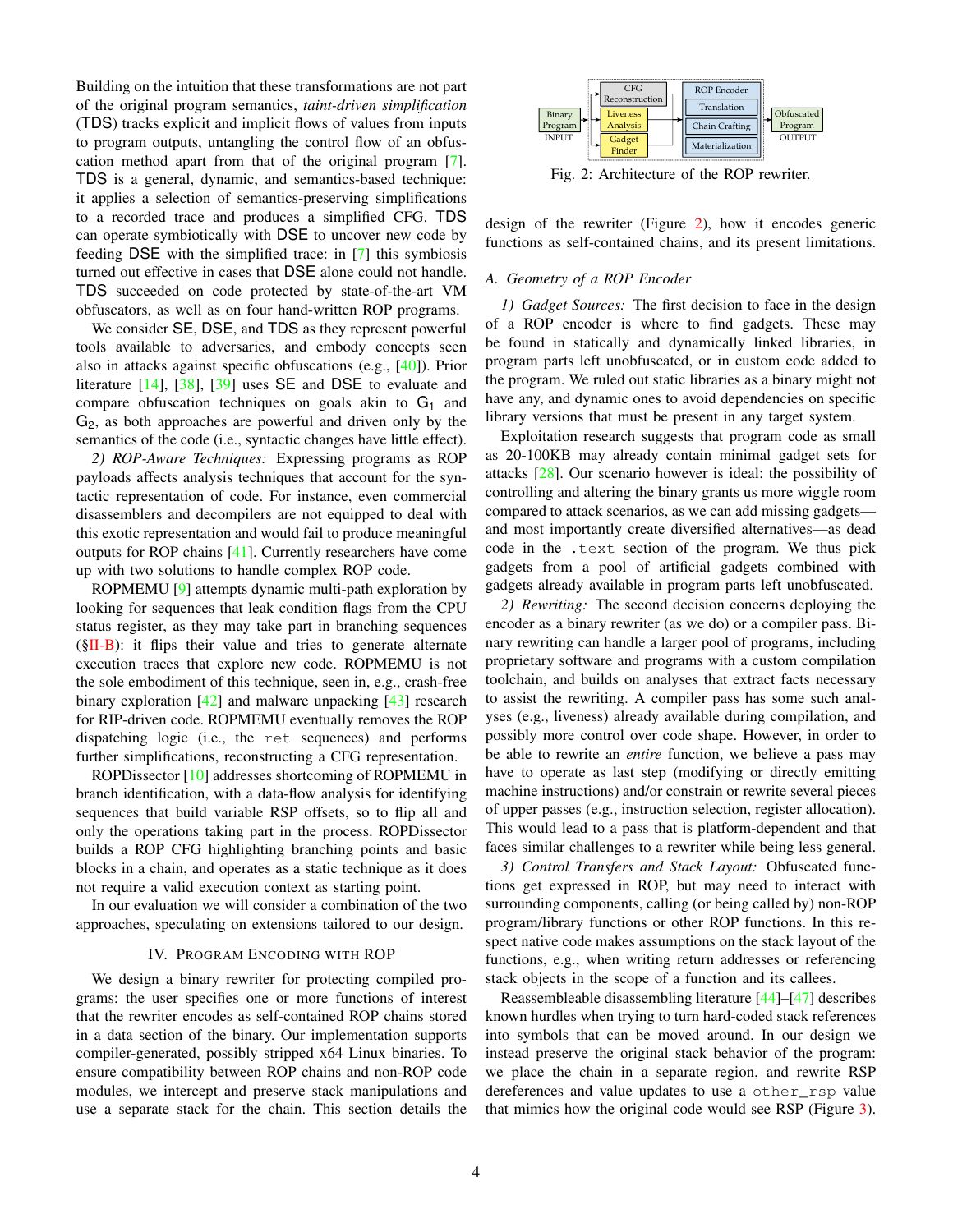This choice ensures a great deal of compatibility, and avoids that calls to native functions may overwrite parts of the ROP chain when executing. We keep other\_rsp in a *stack-switching array* ss that ensures smooth transitions between the ROP and native domains and supports multiple concurrently active calls to ROP functions, including (mutual) recursion and interleavings with native calls.

We store the number of active ROP function instances in the first cell of the array, making the last one accessible as  $*(ss+*s)$ . When upon a call we need to switch to the native domain, we use other\_rsp to store the resumption point for the ROP call site, and move its old value in RSP so to switch stacks. Upon function return, a special gadget switches RSP and other rsp again (Figure [4\)](#page-5-0).

*4) Chain Embedding:* Upon generation of a ROP chain, we replace the original function body in the program with a stub that switches the stack and activates the chain. We opt for chains without destructive side effects, avoiding to have to restore fresh copies across subsequent invocations. We place the generated chains at the end of the executable's .data section or in a dedicated one.

## <span id="page-4-4"></span>*B. Translation, Chain Crafting, and Materialization*

This section describes the rewriting pipeline we use in the ROP encoder of Figure [2.](#page-3-1) Although we operate on compiled code, the pipeline mirrors typical steps of compiler architectures [\[48\]](#page-12-12): we use a number of support analyses (yellow and grey boxes) and *translate* the original instructions to a simple custom representation made of *roplets*, which we process in the *chain crafting* stage by selecting suitable gadgets for their lowering and then allocating registers and other operands. A final *materialization* step instantiates symbolic offsets in the chain and embeds the output raw bytes in the binary.

<span id="page-4-2"></span>*1) Translation:* The unit of transformation is the function. We identify code blocks and branches in it using off-theshelf disassemblers (*CFG reconstruction* element of Figure [2\)](#page-3-1): Ghidra [\[49\]](#page-12-13) worked flawlessly in our tests when analyzing indirect branches, and we support angr [\[50\]](#page-12-14) and radare2 [\[51\]](#page-12-15) as alternatives. We then translate one basic block at a time, turning its instructions into a sequence of roplets.

A *roplet* is a basic operation of one of the following kinds:

- *intra-procedural transfer*, for direct branches and for indirect branches coming from switch tables  $(\S{A})$ ;
- *inter-procedural transfer*, for calls to non-ROP and ROP functions (including jmp-optimized tail recursion cases);
- *epilogue*, for handling instructions like ret and leave;
- *direct stack access*, when dereferencing and updating RSP with dedicated read or write primitives (e.g., push, pop);
- *stack pointer reference*, when the original program reads the RSP value as source or destination operand in an instruction, or alters it by, e.g., adding a quantity to it;
- *instruction pointer reference*, to handle RIP-relative addressing typical of accesses to global storage in .data;
- *data movement*, for mov-like data transfers that do not fall in any of the three cases above;
- *ALU*, for arithmetic and logic operations.

<span id="page-4-0"></span>

Fig. 3: Reading a stack variable from top of native stack.

One roplet is usually sufficient to describe the majority of program instructions. In some cases we break them down in multiple operations: for instance, for a mov qword [rsp+8], rax we generate a stack pointer reference and a data movement roplet. To ease the later register allocation step, we annotate each roplet with the list of live registers<sup>[1](#page-4-1)</sup> found for the original instruction via *liveness analysis*.

At this stage we parametrically rewire every stack-related operation to use other\_rsp, and transform RIP-relative addressing instances in absolute references to global storage.

<span id="page-4-3"></span>*2) Chain Crafting:* When the representation enters the chain crafting stage, we lower the roplets in each basic block by drawing from suitable gadgets for each roplet type (using the *gadget finder* element of Figure [2\)](#page-3-1). For instance, to translate a conditional (left) or unconditional (right) intraprocedural transfer we combine gadgets to achieve:

pop {reg1} ## L mov {reg2}, 0x0 cmov{ncc} {reg1}, {reg2} pop {reg1} ## L add rsp, {reg1} add rsp, {reg1}

where a gadget may cover one or more consecutive lines (so we omit ret above). In both codes the pop gadget will read from the stack an operand L (placed as an immediate between the addresses of the first and second gadget) that represents the offset of the destination block. L is a symbol that we materialize once the layout of the chain is finalized, similarly to what a compiler assembler does with labels.

Following the analogy, when choosing gadgets for roplets we operate as when in the *instruction selection* stage of a compiler [\[48\]](#page-12-12), with  $\{ \text{regx} \}$  representing a virtual register, roplets the middle-level representation, and gadgets the lowlevel one. When it comes to *instruction scheduling*, we follow the order of the original instructions in the block.

Native function calls see a special treatment, as we have to switch stacks and set up the return address in a way to make another switch and resume the chain  $(\S IV-A)$ . For the call we combine gadgets as in the following:

```
pop {reg1} ## ss
add {reg1}, qword ptr [{reg1}] ## step A ends
sub qword ptr [{reg1}], 0x8
mov {reg2}, qword ptr [{reg1}]
pop {reg3} ## addr. of return gadget
mov qword ptr [{reg2}], {reg3} ## step B ends
pop {reg2} ## function address
xchg rsp, qword ptr [{reg1}]; jmp {reg2} ## step C
```
<span id="page-4-1"></span><sup>1</sup>A backward analysis deems a register *live* if the function may later read it before writing to it, ending, or making a call that may clobber it [\[52\]](#page-12-16), [\[53\]](#page-12-17).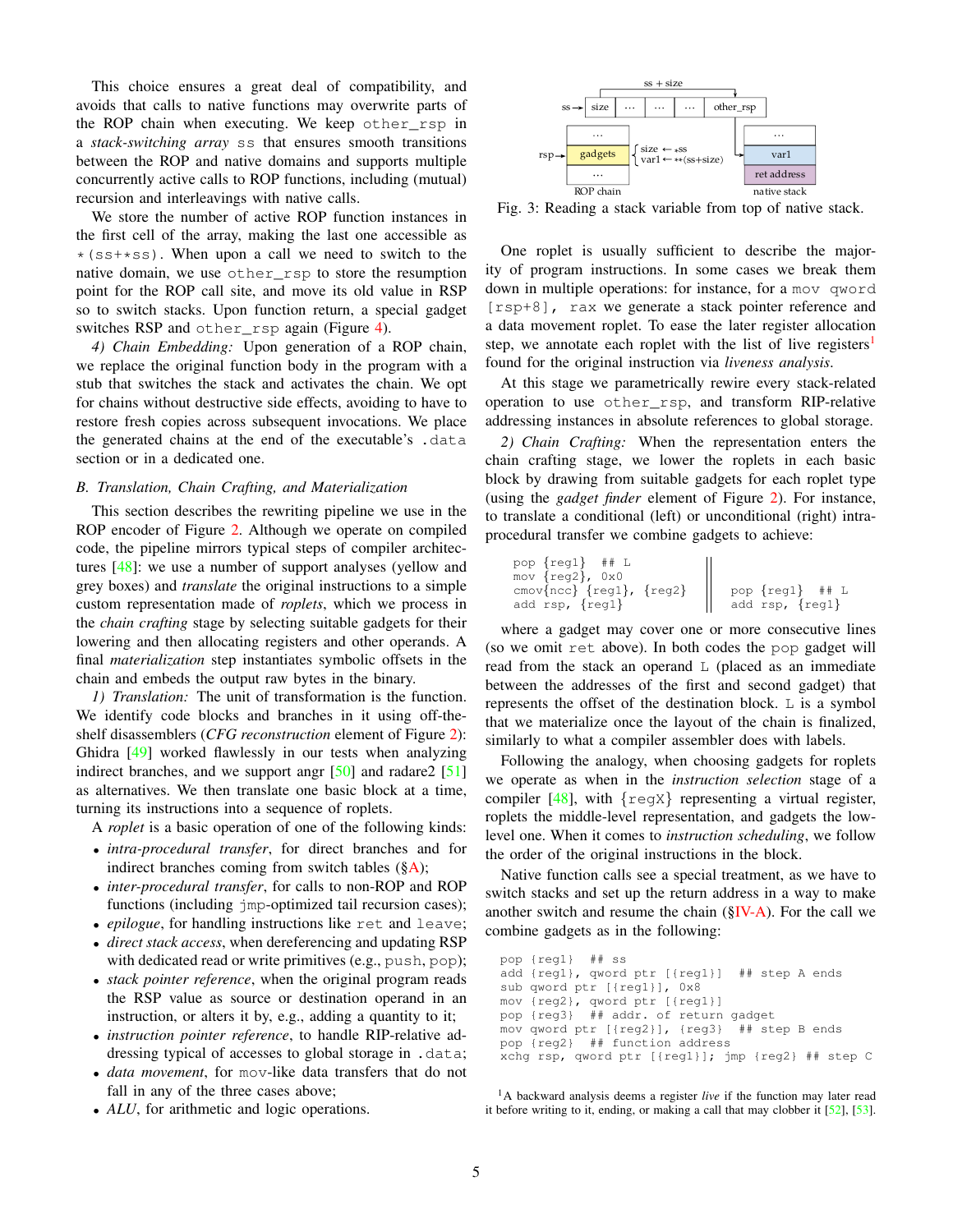where we pop from the stack the addresses of: the stackswitching array, a *function-return gadget*, and the function to call. Gadgets may cover one or more consecutive lines, except for the last one which describes an independent single JOP gadget ( $$II-B$ ): xchq and jmp switch stacks and jump into the native function at once. Figure [4](#page-5-0) shows the effects of the three main steps carried by the sequence.

The called native function sees as return address (top entry of its stack frame) the address of the function-return gadget. This is a synthetic gadget with a statically hard-wired ss address that reads the RSP value saved by the xchg at call time and swaps stacks again:

```
mov {reg1}, ss; add {reg1}, qword ptr [{reg1}];
xchg rsp, qword ptr [{reg1}]; ret
```
For space limitations we omit details on the lowering of other roplet types: their handling becomes ordinary once we translated RSP and RIP-related manipulations ([§IV-B1\)](#page-4-2).

*Register allocation* is the next main step: we choose among candidates available for a desired gadget operation by taking into account the registers they operate on and those originally used in the program, trying to preserve the original choices whenever possible. When we find conflicts that may clobber a register, we use scratch registers when available (i.e., non-live ones) or spill it to an inlined 8-byte chain slot as a fallback. We then ensure a *reconciliation of register bindings* [\[54\]](#page-12-18) at the granularity of basic blocks: when execution leaves a block, the CPU register contents reflect the expected locations for program values that are live in the remainder of the function.

Another relevant detail is to preserve the status register if the program may read it later. While most instructions alter CPU flags, our liveness analysis points out the sole statements that may concur to a later read: whenever in between we introduce gadgets that pollute the flags<sup>[2](#page-5-1)</sup>, we spill and later restore them.

<span id="page-5-2"></span>*3) Materialization:* At the end of the crafting stage a chain is almost readily executable. As its branching labels are still symbolic, we may optionally rearrange basic blocks: then once we fix the layout the labels become concrete RSPrelative displacements. We then embed the chain in the binary, allocating space for it in a data section and replacing the original function code with a pivoting sequence to the ROP chain. The sequence extends the stack-switching array and saves the native RSP value, then the chain upon termination executes a symmetric unpivoting scheme (details in §[§A\)](#page-13-0).

# <span id="page-5-3"></span>*C. Discussion*

Our design makes limited assumptions on the input code: it hinges on off-the-shelf binary analyses to identify intraprocedural branch targets, and obliviously translates stack accesses and dereferences to preserve execution correctness when interacting with the surrounding software stack.

Our implementation could rewrite a large deal of real-world programs  $(\S$ VII-C1), even when we supplied it code already protected by the control-flow flattening and/or (nested) VM obfuscations of the Tigress framework [\[55\]](#page-12-19). We experimentally observed ([§VII-C1\)](#page-10-0) that the analyses of Ghidra are remarkably effective in recovering intra-procedural indirect branch targets,

<span id="page-5-0"></span>

Fig. 4: Call to a native function from ROP code.

which in several high-level languages derive from optimized switch constructs. Whenever those may fail, one could couple the rewriter with a dynamic tracer for recovering the intended targets by running the original program using expected inputs. Transfers to other functions via indirect calls or tail jumps are instead straightforward, as the chain transfers control to the prologue of the callee as it happens with direct calls.

A limitation of the design, shared with static rewriting and instrumentation schemes  $[45]$ ,  $[56]$ , is lastly the inability to handle self-modifying and dynamically generated code.

As for register conflicts, the high number of x64 registers give us wiggle room to perform register renaming within blocks with modest spilling. An area larger than the 1-word one we use may help with code with very high register pressure cases ([§VII-C\)](#page-10-1) or 32-bit implementations; instruction reordering and function-wide register renaming may also help.

The implementation incurs two main limitations that one can address with moderate effort. The spilling slots and the ss array area are not thread-private, but we may recur to thread-local storage primitives. Rewritten binaries are compatible with address space layout randomization for libraries, while the body of the program is currently loaded at fixed addresses. To ship position-independent executables we may add relocation information to headers so to have the loader patch gadget addresses in the chains, or use the online patching for chains from [\[5\]](#page-11-4) to have the program itself do the update.

In terms of compatibility with ROP defenses of modern operating systems, our context is different to an exploitation one where the program stack gets altered and the choice of gadgets is limited. On Windows, for instance, our stack switching upon API calls would already comply with the RSP range checks of *StackPivot* [\[57\]](#page-12-22); our liberty to synthesize gadgets would be decisive against *CallerCheck*, which checks if the instruction preceding an API's return address is a call [\[57\]](#page-12-22). We refer to prior work [\[5\]](#page-11-4) for details. A potential issue, which may require the user to whitelist the program, could be instead coarse-grained defenses that monitor branches [\[58\]](#page-12-23) or microarchitectural effects [\[59\]](#page-12-24). However, those are yet to become mainstream as they face robustness and accuracy issues.

<span id="page-5-1"></span><sup>&</sup>lt;sup>2</sup>This happens mainly when an intervening instruction involves RSP and we emit gadgets to do pointer arithmetic for stack pointer reference roplets.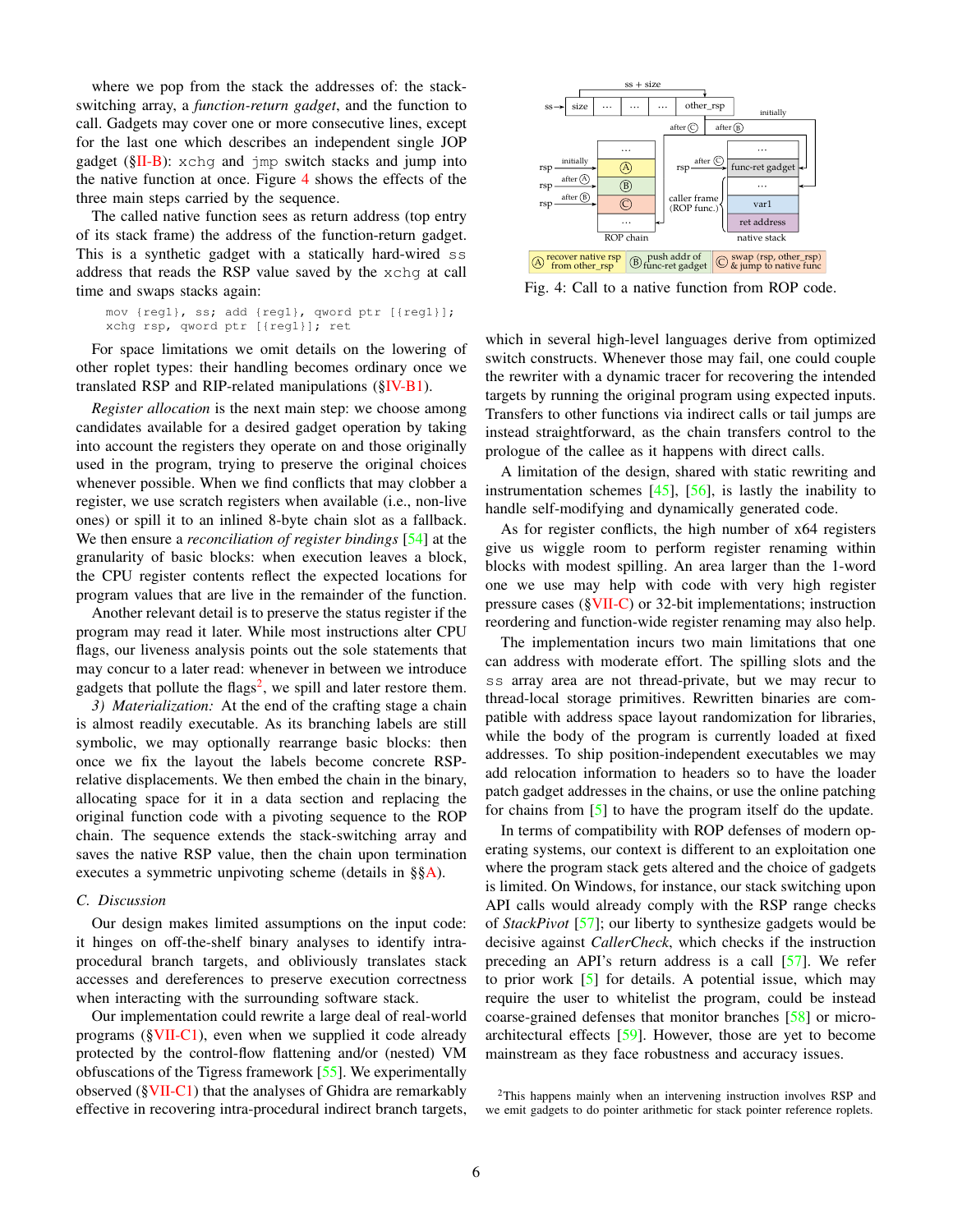Finally, our readers may question if the use of ROP introduces obvious security risks. An attacker needs a write primitive pointing to a chain in order to alter it. In our protected programs, ROP-encoded parts use write operations only for spilling slots, and those cannot go out of bounds. Non-ROP parts never reference chains in write (or read) operations: an attacker would thus have to search for an arbitrary memory write primitive in such parts. Its presence, however, would be an important source of concern even for the original program. Our implementation also supports the generation of read-only chains, which use a slightly longer spilling machinery.

# V. STRENGTHENING ROP PROGRAMS

<span id="page-6-0"></span>In the furrow of prior works (e.g.,  $[7]-[9]$  $[7]-[9]$  $[7]-[9]$ ) that highlighted the hindrances from the ROP paradigm to reverse engineering attempts, one could anticipate that the design of [§IV](#page-3-0) may challenge manual deobfuscation and code understanding attempts. The common thread of their observations is that the exoticism of the representation—ROP defines a *weird machine* [\[60\]](#page-12-25) disturbs humans when compared to native code. The rewriter makes use of all motivating factors for ROP that we outlined in [§I,](#page-0-0) such as destructured control flow and diversity and reuse of gadgets (including gadget confusion that we describe next).

Quantifying the effectiveness of an obfuscation is however a difficult task, as it depends not only on the available tools, but also on the knowledge of the human operating them [\[38\]](#page-12-4). A well-established practice in the deobfuscation literature is to measure the resilience to automated deobfuscation techniques, which in most attack scenarios are the fulcrum of reverse engi-neering attempts and ease subsequent manual inspections [\[16\]](#page-11-14).

# *ROP encoding alone is not sufficient for obfuscation.* We find control transfers between basic blocks to be its weak link.

Even when diversifying the used gadget instances, an attacker aware of the design may follow the ROPMEMU approach  $(\S$ III-B) to spot in an execution trace what gadgets add variable quantities to RSP (thus exposing basic blocks), untangle ret instructions from the original control flow of the program, and assemble a dynamic CFG from multiple traces.

Protecting control transfers is equally critical in the face of the most effective general-purpose semantics-aware techniques like SE, DSE and TDS, which try to reason on the parts essential for program functionality while sifting out the irrelevant obfuscation constructs and instructions [\[7\]](#page-11-6), [\[38\]](#page-12-4), such as side effects and dynamically dead portions from gadgets.

One way to hinder the automated approaches of [§III-B](#page-2-1) would be to target weaknesses of each technique individually. For instance, researchers proposed hard-to-solve predicates for SE (e.g. MBA expressions [\[61\]](#page-12-26), cryptographic functions [\[62\]](#page-12-27)), and code transformations that impact concolic variants like DSE too [\[22\]](#page-11-21). But an experienced attacker can symbiotically combine methods to defeat this approach, for instance using TDS or similar techniques (e.g., program synthesis for MBA predicates  $[61]$ ) to feed DSE with tractable traces as in  $[7]$ .

In this section instead we present three rewrite predicates, naturally meshed with RSP update actions, that bring protection against generic, increasingly powerful automated attacks

that cover the principled classes  $A_{1-2-3}$  from  $\S$ III-A. We then introduce gadget confusion and share some general reflections.

# *A. Predicate P1: Anti-ROP-Disassembly*

Our first predicate uses an array of opaque values [\[63\]](#page-12-28) to hide branch targets  $(A_1)$ . The array contains seemingly random values generated such that a periodic invariant holds, and backs the extraction of a quantity  $\alpha$  that we use to compute the displacement in the chain for one of the  $n$  branches in the code. Suppose we need to extract a for branch  $b \in \{0..n-1\}$ : starting with cell  $b$ , in every  $p$ -th cell of the array we store a random number q such that  $q \equiv a \mod m$ , with  $m > n$  and p chosen at obfuscation time.

|  |  |  |  | 10 19 34 45 54 62 66 33 6 59 61 20 |  |  |  |  |  |  |  |  |
|--|--|--|--|------------------------------------|--|--|--|--|--|--|--|--|
|--|--|--|--|------------------------------------|--|--|--|--|--|--|--|--|

Above we encoded information for  $n=3$  branches using  $p=4$ repetitions and  $m=7$ . For the branch with ordinal 1 we wanted to memorize  $a = 5$ : every cell colored in dark gray thus contains a value  $v$  such that  $v \mod 7$  equals 5.

During obfuscation we use a period of size  $s > n$ , with a fraction of the cells containing garbage. We also share a valid cell among multiple branches, so to avoid encoding unique offsets that may aid reversing. To this end we divide an RSP branch offset  $\delta$  in a fixed part a encoded in the array and a branch-specific part  $\delta - a$  computed by the chain, then we compose them upon branching.

This implies that for static disassembly an attacker should recover the array representation and mimic the computations made in every chain segment to extract  $a$  and compute the branch-specific part. While this is possible for a semantically rich static technique like SE, periodicity comes to the rescue as it brings *aliasing*: every p-th cell is suitable for extracting a. Our array dereferencing scheme takes the form of:

$$
a = A[f(x) * s + n] \mod m
$$

where  $f(x)$  depends on the program state and returns a value between 0 and  $p - 1$ . Its implementation opaquely combines the contents of up to 4 registers that hold input-derived values. SE will thus explore alternative input configurations that ultimately lead to the same  $\text{rsp} += \delta$  update; reducing their number by constraining the input would lead instead to missing later portions of program state.

Whenever an attacker may attempt a *points-to* analysis [\[64\]](#page-12-29) over  $\text{rsp}+=\delta$ , we believe a different index expression based on user-supplied or statically extracted facts on input value ranges would suffice to complicate such analysis significantly.

## *B. Predicate P2: Preventing Brute-Force Search*

Our second predicate introduces artificial data dependencies on the control flow, hindering dynamic approaches for brute-force path exploration  $(A_2)$  that flip branches from an execution trace. While these techniques do not help in secret finding  $(G_1)$  as they neglect data constraints ( $\S$ III-A), they may be effective when the focus is code coverage  $(G_2)$ .

 $P_1$  is not sufficient against  $A_2$ : an attacker can record a trace that takes a conditional branch shielded by  $P_1$ , analyze it to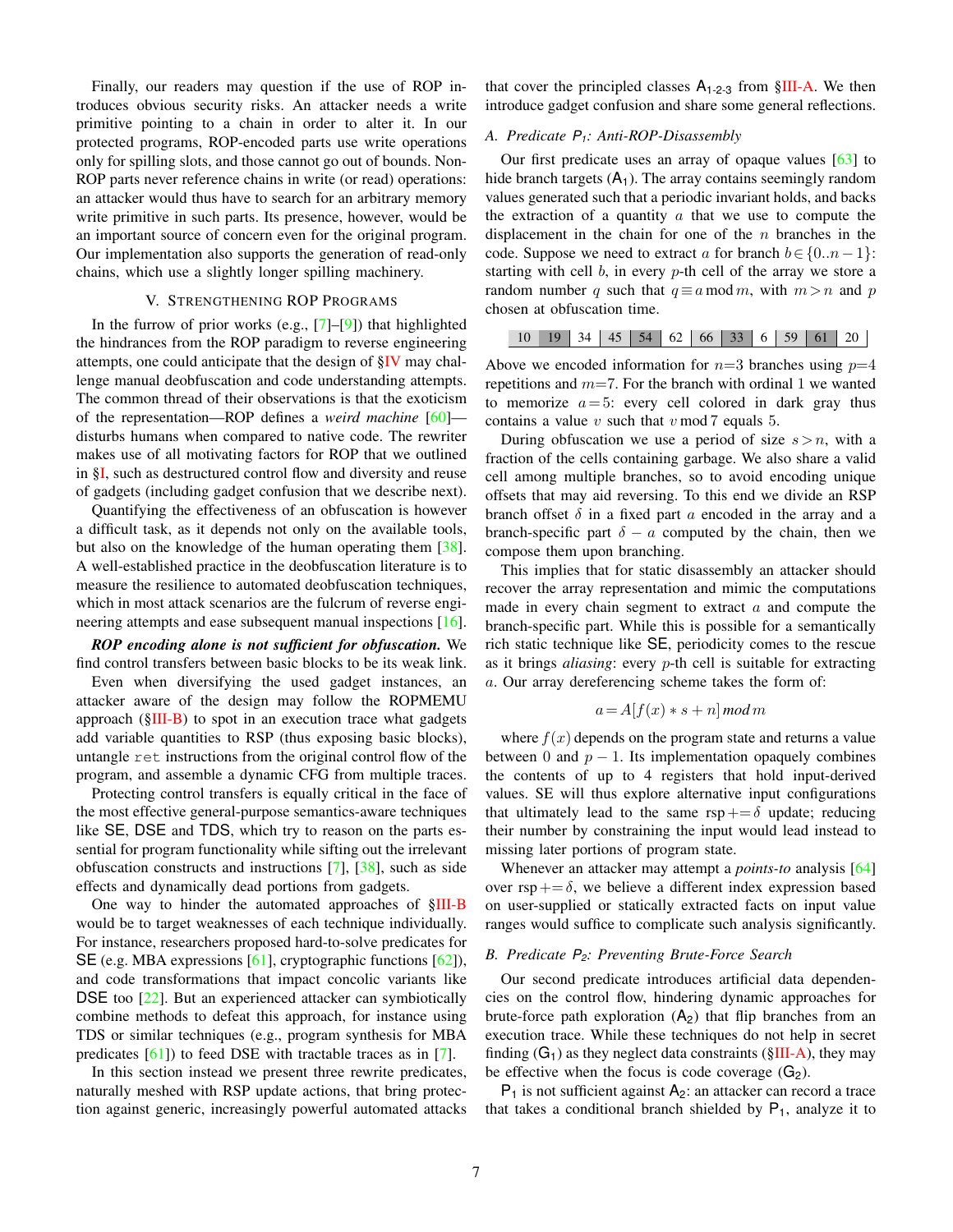locate the flags set by the instruction that steered the program along the branch, flip them, and reveal the other path [\[10\]](#page-11-7).

Without loss of generality, let us assume that a *cmp a, b* instruction determines whether the original program should jump to location  $\mathbb L$  when  $a == b$  and fall through otherwise. We introduce a data dependency that breaks the control flow when brute-force attempts leave its operands untouched. As we translate the branch in ROP, in the block starting at  $L$  we manipulate RSP with, e.g.,  $rsp == x * (a - b)$ , so that when brute-forcing it without changing the operands,  $(a - b)$ != 0 and RSP flows into unintended code by some offset multiple of  $x$ . Similarly, on the fall-through path we manipulate RSP with, e.g.,  $rsp$  +=  $x$  \*  $(1 - notZero(a - b))$ , where *notZero* is a flag-independent computation<sup>[3](#page-0-1)</sup> so the attacker cannot flip it.

Different formulations of opaque updates are possible. Whenever an attacker may attempt to learn and override updates locally, we figured a future, more covert  $P_2$  variant that encodes offsets for branches using opaque expressions based on value invariants (obtainable via value set analysis  $[65]$ ) for some variable that is defined in an unrelated CFG block.

# <span id="page-7-1"></span>*C. Predicate P3: State Space Widening*

Our third predicate brings a path-oriented protection that artificially extends the program space to explore and is coupled with data (and optionally control) flows of the program, so that techniques like  $TDS (A_3)$  cannot remove it without knowledge of the obfuscation-time choices.  $P_3$  comes in two variants.

The first variant is an adaptation of the FOR predicate from  $[14]$ . The idea is to introduce state forking points using loops, indexed by input bytes, that opaquely recompute available values that the program may use later. In its simplest formulation, FOR replaces occurrences of an input value char c with uses of a new char fc instantiated by for  $(i=0;$  $i < c$ ; ++i) fc++. Such loop introduces  $2<sup>8</sup>$  artificial states to explore due to the uncertainty on the value of c.

The work explains that targeting 1-byte input portions brings only a slight performance overhead, and choosing independent variables for multiple FOR instances optimizes composition for state explosion. It also argues how to make FOR sequences resilient to pattern attacks, and presents a theorem for robustness against taint analysis and backward slicing, considered for forward and backward code simplification attacks, respectively (the TDS technique we use has provisions for both [\[7\]](#page-11-6)).

While we refer to it for the formal analysis, for our goals suffice it to say that when the obfuscated variable is inputdependent (for tainting) and is related to the output (for slicing), such analyses cannot simplify away the transformation.

During the rewriting we use a data-flow analysis to identify which live registers contain input-derived data (*symbolic* registers) and may later concur to program outputs<sup>[4](#page-7-0)</sup>. We then introduce value-preserving opaque computations like in the examples below (the right one is adapted from  $[14]$ ):

| // clear last byte<br>dead req $\&= 0xAB00$ ;<br>for $(i=0; i<(char)sym; ++i)$<br>$dead_req++;$<br>sym $  = (char) dead_reg;$ | $\vert$ dead_reg = 0;<br>for $(i=0; i<(char)sym; ++i)$<br>if $(i§2)$ dead req--;<br>else dead_reg+=3;<br>if (i%2) dead_reg-=2;<br>$sym = (sym&0xFF00)+dead_reg;$ |
|-------------------------------------------------------------------------------------------------------------------------------|------------------------------------------------------------------------------------------------------------------------------------------------------------------|
|-------------------------------------------------------------------------------------------------------------------------------|------------------------------------------------------------------------------------------------------------------------------------------------------------------|

These patterns significantly slow down SE and DSE engines, but also challenge approaches that feed tractable simplified traces to DSE. While one may think of detecting and propagating constant values in the trace, the TDS paper [\[7\]](#page-11-6) explains that doing it indiscriminately may oversimplify the program: in our scenario it may remove FOR but also pieces of the logic of the original program elsewhere. To avoid oversimplification the TDS authors restrict constant propagation across input-tainted conditional jumps, which is exactly the case with dead\_reg and sym in the examples above.

The authors suggest, as a general way to hamper semanticsbased deobfuscation approaches like TDS, to deeply entwine the obfuscation code with the original input-to-output computations. They also state that at the time obfuscation tools had not explored this avenue, possibly for the difficulties in preserving observable program behavior [\[7\]](#page-11-6).

Our second  $P_3$  variant is new and moves in this direction. Instead of recomputing input-derived variables, we use them to perform *opaque updates* to the array used by  $P_1$ . Updates include adding/subtracting quantities multiple of  $m$ , swapping the contents of two related cells from different periods, or combining the contents of two cells  $i$  and  $j$ where  $a \equiv A[i] \mod m$  and  $b \equiv A[i] \mod m$  to update a cell l where  $(a + b) \equiv A[l] \mod m$ . For DSE-alike path exploration approaches the effect is tantamount to the FOR transformation described above. For trace simplification it introduces implicit flows, with *fake control dependencies* between program inputs and branch decisions taken later in the code: TDS cannot simplify them without explicit knowledge of the invariants.

## *D. Gadget Confusion*

ROP encoding brings several advantages when implementing  $P_{1-2-3}$ . Firstly, it offers significant leeway for diversifying the gadget instances we use to instantiate them. We combine this diversity with *dynamically dead* instructions: we can use gadgets whose each instruction either concurs to implementing a predicate or has no effect depending on the surrounding chain portion. This helps in instantiating many variants of a pattern, challenging syntactic attacks aware of the design.

However, a unique advantage of ROP, as we observed in [§I,](#page-0-0) is the level of indirection that it brings: this complicates pattern attacks that look for specific instruction bytes, since code is not in plain sight, and attackers need to extract the instruction sequences as if executing the program. What they see are bytes belonging to either gadget addresses or data operands. They may, however, attempt analyses that look for byte sequences resembling addresses from code regions (i.e., plausible gadgets) and try to speculatively execute the chain from there [\[10\]](#page-11-7), [\[66\]](#page-12-31). By trying it at every plausible point, this may eventually reveal some chain portions, nonetheless short thanks to  $P_{1-2}$ .

This is when *gadget confusion* enters the picture. Firstly, we can transform data operands in the chain to look like gadget addresses, having then gadgets recover the desired values at

<sup>&</sup>lt;sup>3</sup>Example: *notZero*(n) := ~(~n & (n + ~0)) $\gg$ 31 for 32-bit data types.

<span id="page-7-0"></span> $4$ To this end we use the symbolic execution capabilities of angr  $[50]$ .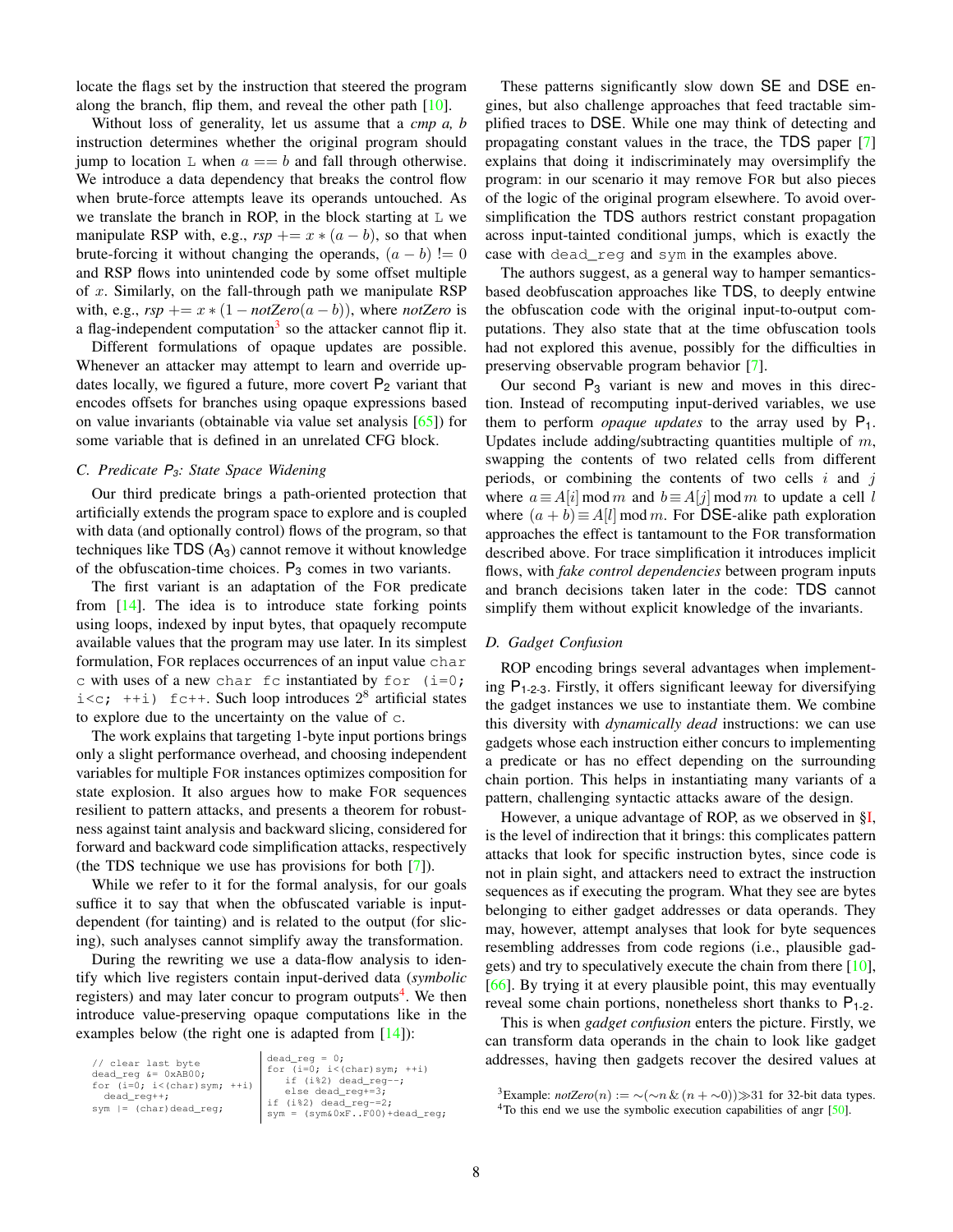run time (e.g., subtracting two addresses to obtain a constant, applying bitmasks, shifting bits, etc.). This is possible as we control both the layout of the binary (for the addresses) and the pool of artificial gadgets (for the manipulations). Now that virtually every 8-byte chain stride looks like a gadget address, we introduce unaligned RSP updates at random program points, adding a quantity  $\eta$  s.t.  $\eta$  mod 8 != 0. In the end, the attacker may have to execute speculatively at every possible chain offset, obtaining instructions that may or may not be part of the intended execution sequence. We believe such gadget confusion makes pattern attacks on our chains even harder.

## <span id="page-8-4"></span>*E. Further Remarks*

The instantiation of  $P_{1-2-3}$  is naturally entwined with RSP dispatching: directly for  $P_{1-2}$ , and indirectly for  $P_3$  through array updates. In the rewriter,  $P_1$  replaces the RSP update sequence we showed in  $\S$ IV-B2, while  $P_2$  operates on the fall-through and target blocks of a branch. Finally, the rewriter can apply either  $P_3$  variant to a user-defined fraction k of the original program points when lowering the associated roplets.

Each predicate targets a main attack surface, but positive externalities are also present.  $P_2$  can protect against possible linear/recursive disassembly algorithms for ROP  $(A_1)$ , but will not withstand SE-based disassembly. In [§VII-C](#page-10-1) we discuss how  $P_1$  can slow down state exploration  $(A_3)$  by indirectly putting pressure on the memory model of a SE or DSE engine.

Finally, with the second  $P_3$  variant we used ROP control transfer dynamics to introduce also fake control dependencies.

## VI. OTHER RELATED WORKS

Prior research explored ROP for software protection goals orthogonal to obfuscation: tamper checking of selected code regions through chains that use gadgets from such regions [\[3\]](#page-11-2), covert watermark encoding [\[67\]](#page-12-32), and steganography of short code [\[68\]](#page-12-33). Each of them could complement our design, especially [\[3\]](#page-11-2) for checking code integrity of non-obfuscated parts.

ROPOB [\[41\]](#page-12-7) is a lightweight obfuscation method to rewrite transfers between CFG basic blocks using ROP gadgets. It considers standard disassembly algorithms as adversary (a "lighter"  $A_1$  case), and does not withstand static attacks like SE  $(A_1)$  or ROPDissector  $(A_2)$ , nor dynamic ones like DSE or TDS  $(A_3)$ . ROPOB leaves data manipulation instructions in plain sight, whose rewriting poses several challenges ([§IV-B\)](#page-4-4).

VM deobfuscation attacks like Syntia [\[8\]](#page-11-20) and VMHunt [\[40\]](#page-12-6) intercept and simplify  $(A_3)$  dispatching and opcode handling sequences. They do not apply directly to ROP chains, and embody flavors of the agnostic and general approach of TDS.

movfuscator [\[69\]](#page-12-34) is an extreme instance of the weird machine concept, rewriting programs using only the Turingcomplete mov instruction. Kirsch et al. present [\[70\]](#page-12-35) a custom linear-sweep algorithm  $(A_1)$  that recovers the CFG by targeting logic dispatching elements used for the very encoding.

## VII. EVALUATION

<span id="page-8-0"></span>We arrange our experimental analysis in three parts. We first study the efficacy of our techniques against prominent

<span id="page-8-3"></span>

| <b>SETTING</b>          | <b>DESCRIPTION</b>                                                                                                                                                            |
|-------------------------|-------------------------------------------------------------------------------------------------------------------------------------------------------------------------------|
| $ROP_k$                 | ROP obfuscation with $P_3$ inserted at a fraction of<br>program points $k \in \{0, 0.05, 0.25, 0.50, 0.75, 1.00\}$<br>and with $P_1$ instantiated with $n=4$ , $s=n$ , $p=32$ |
| $n$ VM                  | <i>n</i> layers of VM obfuscation with $n \in \{1, 2, 3\}$                                                                                                                    |
| $nVM$ -IMP <sub>x</sub> | $n$ layers of VM obfuscation with implicit flows used<br>for every VPC load at layer(s) $x \in \{\text{first, last, all}\}\$                                                  |

TABLE I: Terminology for obfuscation configurations.

solutions for  $A_{1-2-3}$  ([§VII-A\)](#page-8-1), confirming the theoretical expectations. We then study the resource usage of viable deobfuscation attacks using a methodology adopted in previous works [\[14\]](#page-11-12), [\[38\]](#page-12-4), and put such numbers into perspective with VM-obfuscated<sup>[5](#page-8-2)</sup> counterparts ([§VII-B\)](#page-9-0). Finally, we analyze the applicability of our method to real-world code ([§VII-C\)](#page-10-1).

We ran the tests on a Debian 9.2 server with two Xeon E5-4610v2 and 256 GB of RAM. Appendix [§A](#page-13-0) contains the settings we used to generate our 72 test functions and the VM variants with Tigress, and more implementation details. The rewriter currently consists of ˜3K Python LOC.

Table [I](#page-8-3) details configuration naming for the main ROP and VM experiments. For the latter we try multiple layers of nested virtualization as this is known to slow down SE and DSEbased attacks [\[14\]](#page-11-12), [\[23\]](#page-11-31), and use a Tigress predicate that adds implicit flows to virtual program counter (VPC) loads: those frustrate taint analysis-based simplifications and also create many redundant states whenever VPC becomes symbolic.

## <span id="page-8-1"></span>*A. Efficacy of ROP Strengthening Transformations*

The techniques presented in  $\gamma$  should intuitively raise the bar to existing automated attacks, and hinder symbiotic combinations between them. We now study how each automated approach feels the effects of each technique individually already on small program instances, discussing also designaware enhancements we tried for ROP tools. In the end, DSE emerges as the one and only viable option for our attacker.

We leverage the Tigress framework [\[55\]](#page-12-19) to generate functions appropriate as reverse engineering targets with a desired complexity and structure. Tigress will also annotate CFG split and join points with probes to help us measure code coverage.

*1) General Attacks:* In the context of general-purpose automated attacks, we consider angr [\[50\]](#page-12-14) as SE engine, S2E [\[71\]](#page-12-36) for DSE, and the TDS implementation released by its authors. Let us start with  $SE$ . For  $P_1$  we consider a function with control structure  $[55]$  for (if (bb 4) (bb4)) having 4 mathematical computations per block, 15 loop iterations, and a single int as input. In a "ROP- $P_1$ " version we encode in the array for  $P_1$   $n=4$   $\delta$ -offsets, with no garbage entries  $(s=n)$  and  $p=32$  repetitions, for a total of 128 cells populated statically.

To explore enough paths to hit all coverage points  $(G_2)$ , angr took a time in the order of seconds for the native function, and over 4500 seconds for ROP- $P_1$ . The aliasing  $P_1$  induces on RSP updates for branching slows angr down significantly

<span id="page-8-2"></span><sup>&</sup>lt;sup>5</sup>We do not consider commercial tools like VMProtect for two reasons: they offer little control over the transformations (but may rather combine many at once), and add tricks and bombs [\[7\]](#page-11-6) to break deobfuscation solutions by targeting implementation gaps instead of their methodological shortcomings.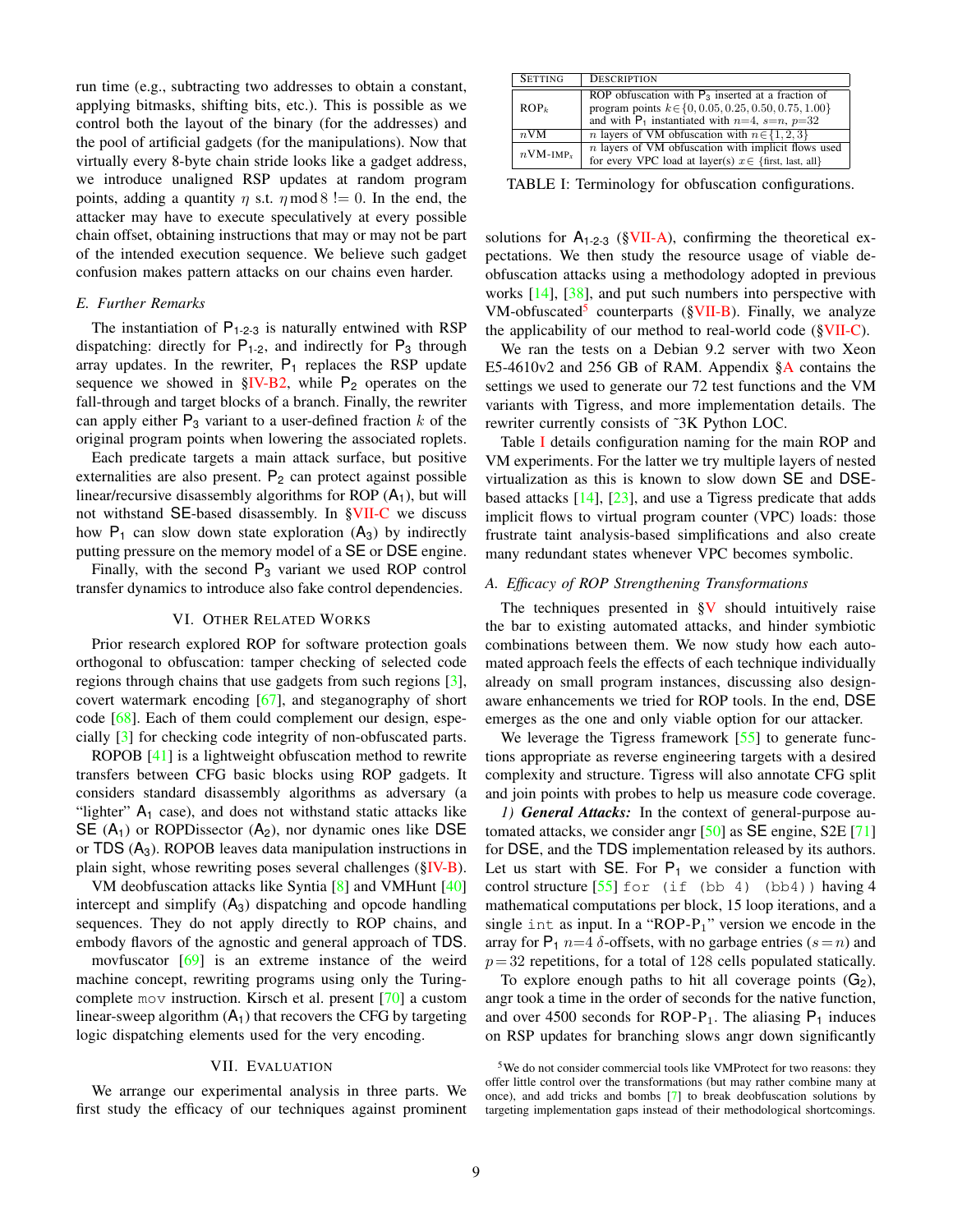already for little code, as the SMT solver sees increasingly complex expressions over RSP. Aliasing reverberates on secret finding  $(G_1)$  too: with a simpler for (for (bb 4)) code, angr cracked the secret in the order of seconds for the original code, and over 5 hours for ROP- $P_1$ . Other configurations of variable complexity confirmed these trends. When we tested P<sup>3</sup> shielding a single program point per basic block, 24 hours were not sufficient for angr to crack the secret. These results suggest SE may not be readily suitable against our approach.

As for DSE, in the experiments  $P_1$  impacted it slightly and only for  $G_2$ : the reason is that S2E benefits from concrete input values when picking the next path to execute. For  $P_3$  we obtained two confirmations: its two variants bring similar time increases, and while higher  $k$  fractions of shielded program points inflate the state space possibly more, code with small input space may not always offer sufficient independent sources (i.e., symbolic registers) for optimal composition of P<sup>3</sup> instances. We postpone a detailed analysis of the induced overheads to [§VII-B](#page-9-0) as we consider larger code instances.

 $P_1$  and  $P_3$  resist TDS by design. The tested output traces kept non-simplifiable ([§V-C\)](#page-7-1) implicit control dependencies from having a tainted input value determine a jump target: as those are pivotal to put pressure on DSE, combining DSE with TDS-simplified input traces [\[7\]](#page-11-6) would not ease attacks.

Summarizing,  $P_1$  and  $P_3$  effectively raise the bar for  $A_1$  and A<sup>3</sup> attacks, respectively: SE and TDS look no longer useful already for little code.  $P_2$  and gadget confusion target syntactic approaches, unlike the semantics-aware attacks we considered above: we address them next in the ROP-aware domain.

*2) ROP-Aware Attacks:* To analyze ROP payloads we use and extend ROPDissector to start from a memory dump of the program taken when entering the chain of interest: in this configuration it operates as a hybrid static-dynamic analysis and surpasses ROPMEMU in branch analysis and flipping capabilities. With ROPDissector now embodying a full-fledged ROP- $A_2$  approach, we test if it can help with  $G_2$ , while  $G_1$  is out of scope as A<sup>2</sup> recovers code but neglects data constraints.

Backing our expectations, shielding branches with  $P_2$  in the rewriting makes ROPDissector fail in revealing any basic block other than those the input used for the test reveals. We tried to further extend ROPDissector by using its gadget guessing technique (a ROP-educated form of pattern matching [\[10\]](#page-11-7)) to reveal new blocks by executing the chain at different start offsets. Our gadget confusion however makes such analysis explode, with many short and unaligned candidate blocks that are difficult to distinguish from  $P_2$ -protected true positives.

We conclude this part by stressing the importance of conceiving all of our protections.  $P_1$  impacts ROPDissector only if no dump is supplied, and  $P_3$  does not affect it directly. Hence, without  $P_2$  an attacker could have used ROPDissector or a similar tool to aid semantic attacks in code coverage scenarios.

## <span id="page-9-0"></span>*B. Measuring Obfuscation Resilience*

We now measure the amount of resources required to carry automated attacks for secret finding  $(G_1)$  and code coverage  $(G_2)$  over synthetic functions from an established

<span id="page-9-1"></span>

| <b>OBFUSCATION</b>         |       | <b>SECRET FINDING</b> | <b>CODE COVERAGE</b> |  |  |  |
|----------------------------|-------|-----------------------|----------------------|--|--|--|
| CONFIGURATION              | FOUND | AVG TIME              | 100% POINTS          |  |  |  |
| <b>NATIVE</b>              | 70/72 | 65.2s                 | 72/72                |  |  |  |
| $\overline{R}OP_{0.05}$    | 19/72 | 907.9s                | 34/72                |  |  |  |
| ROP <sub>0.25</sub>        | 10/72 | 568.4s                | 11/72                |  |  |  |
| ROP <sub>0.50</sub>        | 9/72  | 884.0s                | 9/72                 |  |  |  |
| $ROP_{0.75}$               | 5/72  | 775.3s                | 7/72                 |  |  |  |
| ROP <sub>1.00</sub>        | 1/72  | 3028.7s               | 6/72                 |  |  |  |
| $1$ VM-IMP <sub>all</sub>  | 61/72 | 85.8s                 | 68/72                |  |  |  |
| 2VM                        | 62/72 | 71.6s                 | 67/72                |  |  |  |
| $2VM$ -IMP $_{first}$      | 62/72 | 100.4s                | 66/72                |  |  |  |
| $2VM$ -IMP <sub>last</sub> | 61/72 | 104.1s                | 65/72                |  |  |  |
| $2VM$ -IMP $_{all}$        | 62/72 | 160.6s                | 64/72                |  |  |  |
| 3VM                        | 62/72 | 119.2s                | 69/72                |  |  |  |
| 3VM-IMPfirst               | 54/72 | 899.2s                | 56/72                |  |  |  |
| $3VM$ -IMP <sub>last</sub> | 62/72 | 240.3s                | 61/72                |  |  |  |
| $3VM$ -IMP $_{all}$        | 0/72  |                       | 0/72                 |  |  |  |

<span id="page-9-2"></span>TABLE II: Successful attacks in the 1h-budget per program.



Fig. 5: Run-time overhead for clbg benchmarks of different  $ROP_k$  settings with 2VM-IMP<sub>last</sub> used as baseline.

methodology. We ask Tigress to generate 72 non-cryptographic hash functions with 6 control structures analogous to the most complex ones from an influential obfuscation work [\[39\]](#page-12-5), input sizes of  $\{1, 2, 4, 8\}$  bytes, and three seeds (details in §[§A\)](#page-13-0).

We exclude techniques that were ineffective on smaller inputs like SE, and restrict our focus to DSE (recently [\[14\]](#page-11-12) makes a similar choice). DSE allows us to set up controlled and accurate experiments for measuring  $G_1$  and  $G_2$ , as S2E typically succeeds in either goal in about one minute for each of the 72 functions. This makes measuring obfuscation overheads feasible, with a 1-hour budget per experiment sufficient to capture a slowdown of ∼50x or higher. With 15 configurations and 2 goals, the tests took  $> 2000$  CPU hours.

In light of all the considerations made in [§VII-A,](#page-8-1) we use a  $ROP_k$  setup with  $P_1$  and  $P_3$  enabled ( $P_2$  and gadget confusion are disabled as they do not affect DSE), with the same  $\{s, n, p\}$  settings mentioned there for  $P_1$ , and with  $P_3$ instantiated in its first variant and applied at different fractions  $k$  of program points (Table [I\)](#page-8-3). As state exploration strategy for S2E we use class-uniform path analysis [\[72\]](#page-13-1) as it consistently yielded the best results across all ROP and VM configurations: its state grouping seems to work effectively for reducing bias towards picking hot spots involved in path explosion, which could be the case with  $P_3$  instances under other strategies.

*1) Secret Finding:* Column two and three of Table [II](#page-9-1) summarize the results for the differently obfuscated configurations: for each class we report for how many functions S2E found the secret, and the average time for successful attempts. For 2 of the 72 non-obfuscated functions S2E failed also with a 3-hour budget, likely due to excessively complex path constraints.

Coherently with insights from previous works [\[14\]](#page-11-12), [\[23\]](#page-11-31),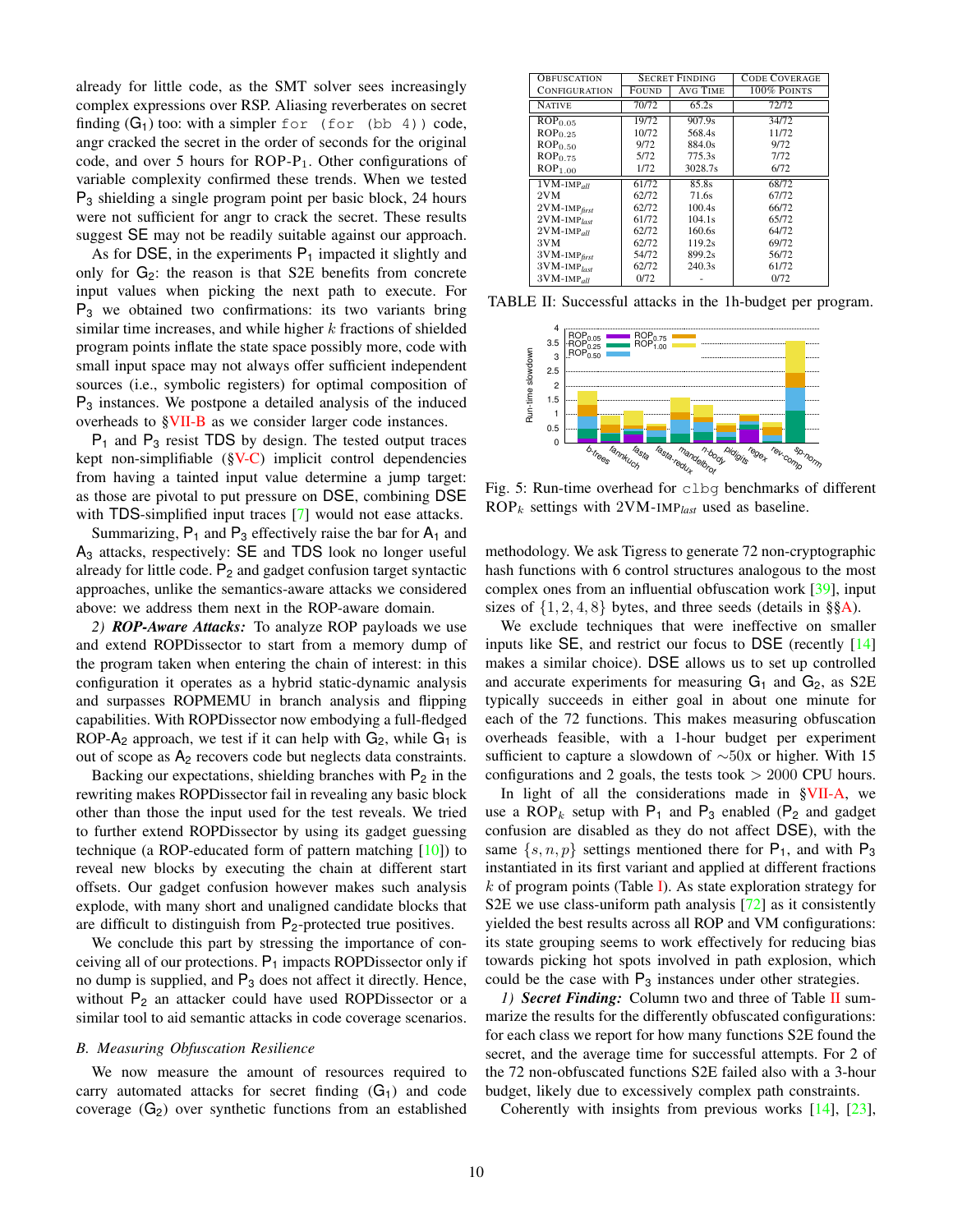applying one or two layers of VM obfuscation does not prevent S2E from solving the majority of the secrets (the same sets of 61-62 functions over 72) even when using implicit VPC loads<sup>[6](#page-0-1)</sup>, with average overheads as high as 1.6x when applied to either the inner or the outer VPC, and 2.46x when to both. For 3VM implicit VPC loads are significantly more effective in slowing down S2E when applied on the innermost VPC than on the outermost one, while when used at all the three layers S2E found zero secrets within the 1-hour budget.

The fraction of successful attacks to  $ROP_k$  is lower than for VM configurations already for  $k = 0.05$ , except for 3VM-IMP*all* that however, as we see in [§VII-C2,](#page-10-2) may bring a destructive impact on program running time. The fraction of  $ROP_k$ -protected functions that S2E can crack decreases with k: while we cannot compare average times computed for different sets, individual figures reveal that S2E can crack only the simpler functions as  $k$  increases, with a higher processing time compared to when they were cracked for a smaller  $k$ .

*2) Code Coverage:* The last column of Table [II](#page-9-1) lists for how many functions S2E covered all the CFG split and join points annotated by Tigress and reachable in the native counterparts (as the functions are relatively small, we consider coverage an "all or nothing" goal like in [\[14\]](#page-11-12), [\[38\]](#page-12-4)). As seen in [§III-A,](#page-2-2) we recall that secret finding may not require full coverage (neither achieving  $G_2$  is sufficient for  $G_1$ ). For most VM configurations, the functions for which S2E fully explored the original CFG are slightly more than those for which it recovered the secret. ROP<sub>k</sub> already for  $k = 0.05$  impedes achieving G<sub>2</sub> for nearly half of the functions, and leaves only a handful (6-11) within the reach of S2E for higher  $k$  values.

## <span id="page-10-1"></span>*C. Deployability*

To conclude our evaluation, we investigate how our methods can cope with real-world code bases in three respects: efficacy of the rewriting, run-time overhead for CPU-intensive code, and an obfuscation case study on a popular encoding function.

<span id="page-10-0"></span>*1) Coverage:* We start by assessing how our implementation can handle the code base of the coreutils (v8.28, compiled with gcc  $6.3.0$  -O1). Popular in software testing, this suite is a suitable benchmark thanks to its heterogeneous code patterns. Using symbol and size information, we identify 1354 unique functions across its corpus of 107 programs. We skip the 119 functions shorter than the 22 bytes the pivoting sequence requires<sup>[7](#page-0-1)</sup> ([§IV-B3\)](#page-5-2). Our rewriter could transform 1175 over 1235 remaining functions (95.1%, or a 0.801 fraction if normalized by size). 40 failures happened during register allocation as one spilling slot was not enough to cope with high pressure ( $\frac{\text{SIV-C}}{19}$ , 19 for code like push rsp and push qword  $[rsp + imm]$  that the translation step does not handle yet ([§IV-B1\)](#page-4-2), and 1 for failed CFG reconstruction.

As informal validation of functional correctness, we run the test suite of the coreutils over the obfuscated program instances, obtaining no mismatches in the output they compute.

<span id="page-10-2"></span>*2) Overhead:* Albeit a common assumption is that heavyduty obfuscation target one-off or infrequent computations, we also seek to study performance overhead aspects. We consider the clbg suite [\[73\]](#page-13-2) used in compiler research to benchmark the effects of code transformations (e.g.,  $[74]$ ,  $[75]$ ). As a reference we consider 2VM-IMP*last* as it was the fastest configuration for double virtualization with implicit VPC loads (1VM is too easy to circumvent, and 3VM brings prohibitive overheads, i.e., over 5-6 orders of magnitude in our tests).

Figure [5](#page-9-2) uses a stacked barchart layout to present slowdowns for  $ROP_k$ , as its overhead can only grow with k. With the exception of sp-norm that sees repeated pivoting events from a ROP tight loop calling a short-lived ROP subroutine, ROP<sub>k</sub> is consistently faster than 2VM-IMP<sub>last</sub> for  $k \le 0.5$ , and no slower than 1.81x (b-trees that repeatedly calls malloc and free) when in the most expensive setting  $k = 1.00$ .

*3) Case Study:* Finally, we study resilience and slowdowns of selected obfuscation configurations on the reference implementation of the popular base64 encoding algorithm [\[76\]](#page-13-5). base64 features byte manipulations and table lookups relevant for transformation code of variable complexity that users may wish to obfuscate. An important consideration is that in the presence of table lookups, using concrete values for inputdependent pointers is no longer effective (but even counterproductive) for DSE to explore relevant states. We thus opt for the per-page theory-of-arrays  $([11], [77])$  $([11], [77])$  $([11], [77])$  $([11], [77])$  $([11], [77])$  memory model of S2E. This choice allows S2E to recover a 6-byte input in about 102 seconds for the original implementation, 180 for 2VM-IMP*last*, 281 for 2VM-IMP*all*, and 1622 for 3VM-IMP*last*.

A budget of 8 hours was not sufficient for 3VM-IMP*all*, as well as for ROP<sub>k</sub> already for  $k=0$  (when only P<sub>1</sub> is enabled). As anticipated in  $\S$ V-E, the aliasing from  $P_1$  on RSP updates can impact the handling of memory in DSE executors in ways that the synthetic functions of [§VII-B](#page-9-0) did not (as they do not use table lookups). As for code slowdowns,  $ROP_k$  seems to bring rather tolerable execution times: for a rough comparison, execution takes  $0.299$ ms for  $ROP<sub>0.25</sub>$  and 1.791ms for  $ROP<sub>1.00</sub>$ , while for VM settings we measured 1.63ms for 2VM-IMP*last*, 347ms for 2VM-IMP*all*, 668ms for 3VM-IMP*last* and 2211s for the unpractical 3VM-IMP*all*.

## VIII. CONCLUDING REMARKS

Adding to the appealing properties of ROP against reverse engineering that we discussed throughout the paper, the experimental results lead us to believe that our approach can:

- 1) hinder many popular deobfuscation approaches, as well as symbiotic combinations aimed at ameliorating scalability;
- 2) significantly increase the resources needed by automated techniques that remain viable, with slowdowns  $\geq 50x$  for the vast majority of the 72 targets for both end goals  $G_{1-2}$ ;
- 3) bring multiple configuration opportunities for resilience (and overhead) goals to the program protection landscape.

While obfuscation research is yet to declare a clear winner and automated attacks keep evolving, our technique is also orthogonal to most other code obfuscations, meaning it can

<sup>&</sup>lt;sup>6</sup>We do not report data for 1VM and  $ROP_{k=0}$  programs since S2E breaks them with no appreciable slowdown w.r.t. their non-obfuscated counterparts.

 $7$ While we could have added a trampoline to some code cavity large enough to hold it, these functions appear to be stubs of unappealing complexity.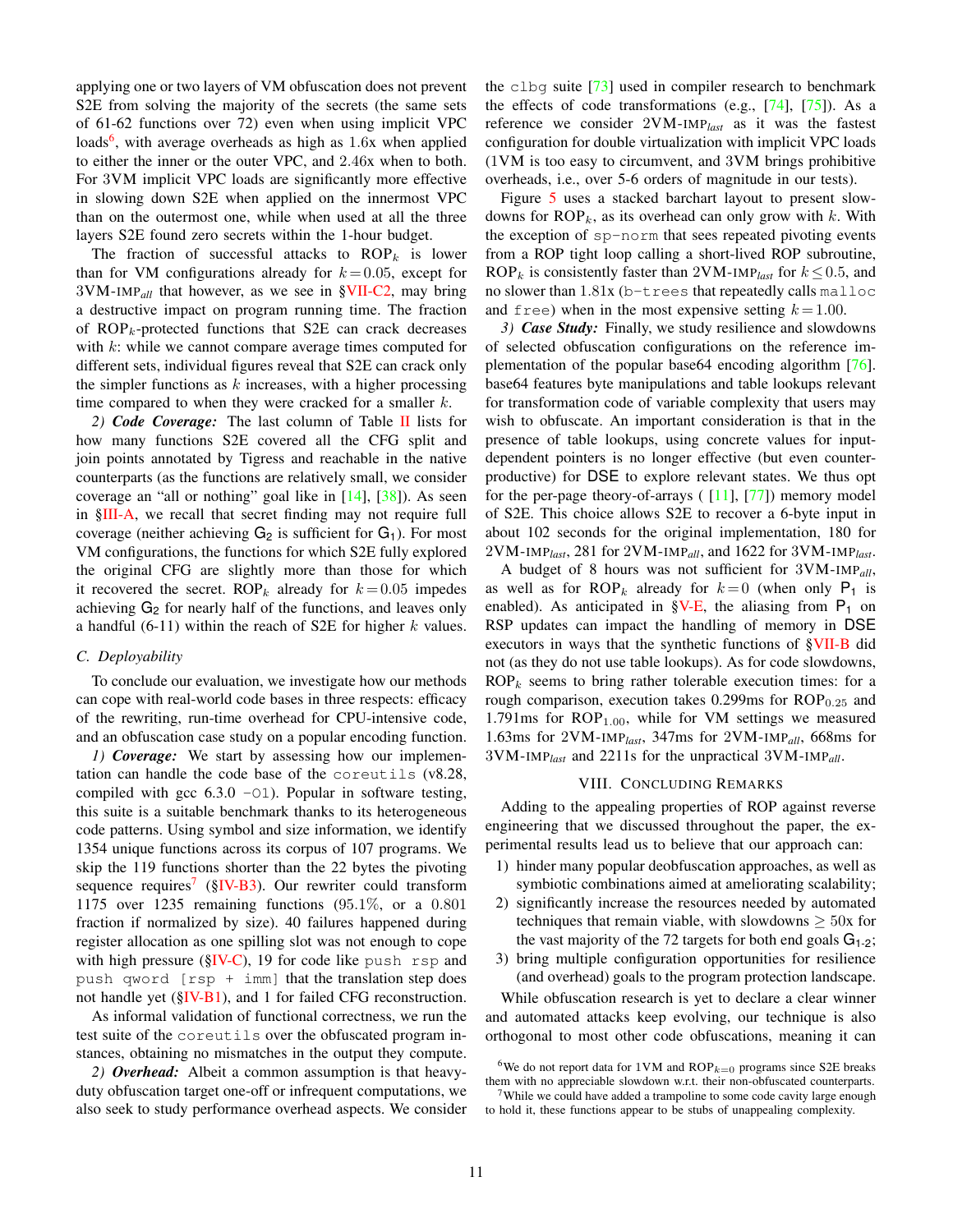be applied on top of already obfuscated code  $(\S$ IV-C). We have followed established practices [\[13\]](#page-11-11) of analyzing our obfuscation individually and on function units, yet in future work we would like to expand both points: namely, studying mutually reinforcing combinations with other obfuscations, and applying ROP rewriting inter-procedurally, removing the stack-switching step during transfers between ROP functions, since our design allows that. Finally, to optimize composition of symbolic registers when instantiating  $P_3$ , we may look at def-use chains as suggested by [\[14\]](#page-11-12) for FOR cases, exploring analyses like [\[65\]](#page-12-30) necessary to obtain the required information.

### REFERENCES

- <span id="page-11-0"></span>[1] V. van der Veen, N. dutt Sharma, L. Cavallaro, and H. Bos, "Memory errors: The past, the present, and the future," in *Research in Attacks, Intrusions, and Defenses*. Berlin, Heidelberg: Springer Berlin Heidelberg, 2012, pp. 86–106. [Online]. Available: [https://doi.org/10.1007/978-3-642-33338-5](https://doi.org/10.1007/978-3-642-33338-5_5)\_5
- <span id="page-11-1"></span>[2] H. Shacham, "The geometry of innocent flesh on the bone: Returninto-libc without function calls (on the x86)," in *Proc. of the 14th ACM Conf. on Comp. and Comm. Sec.*, ser. CCS '07, 2007, pp. 552–561. [Online]. Available: <http://doi.acm.org/10.1145/1315245.1315313>
- <span id="page-11-2"></span>[3] D. Andriesse, H. Bos, and A. Slowinska, "Parallax: Implicit code integrity verification using return-oriented programming," in *Proceedings of the 45th Annual IEEE/IFIP International Conference on Dependable Systems and Networks*, ser. DSN '15, 2015, pp. 125–135. [Online]. Available: <https://doi.org/10.1109/DSN.2015.12>
- <span id="page-11-3"></span>[4] T. Wang, K. Lu, L. Lu, S. Chung, and W. Lee, "Jekyll on iOS: When benign apps become evil," in *Proceedings of the 22nd USENIX Security Symposium*, ser. SEC '13, 2013, pp. 559–572.
- <span id="page-11-4"></span>[5] P. Borrello, E. Coppa, D. C. D'Elia, and C. Demetrescu, "The ROP needle: Hiding trigger-based injection vectors via code reuse," in *Proceedings of the 34th ACM/SIGAPP Symposium on Applied Computing*, ser. SAC '19, 2019, pp. 1962–1970. [Online]. Available: <https://doi.org/10.1145/3297280.3297472>
- <span id="page-11-5"></span>[6] FireEye, "The Number of the Beast," [https://www.fireeye.com/blog/](https://www.fireeye.com/blog/threat-research/2013/02/the-number-of-the-beast.html) [threat-research/2013/02/the-number-of-the-beast.html,](https://www.fireeye.com/blog/threat-research/2013/02/the-number-of-the-beast.html) 2013, online; accessed 11 June 2020.
- <span id="page-11-6"></span>[7] B. Yadegari, B. Johannesmeyer, B. Whitely, and S. Debray, "A generic approach to automatic deobfuscation of executable code," in *2015 IEEE Symp. on Sec. and Privacy*, ser. SP '15, 2015, pp. 674–691. [Online]. Available: <https://doi.org/10.1109/SP.2015.47>
- <span id="page-11-20"></span>[8] T. Blazytko, M. Contag, C. Aschermann, and T. Holz, "Syntia: Synthesizing the semantics of obfuscated code," in *Proc. of the 26th USENIX Security Symposium*, ser. USENIX Security 17, 2017, pp. 643–659.
- <span id="page-11-8"></span>[9] M. Graziano, D. Balzarotti, and A. Zidouemba, "ROPMEMU: A framework for the analysis of complex code-reuse attacks," in *Proceedings of 11th Asia Conference on Computer and Communications Security*, ser. ASIACCS '16, 2016, pp. 47–58. [Online]. Available: <http://doi.acm.org/10.1145/2897845.2897894>
- <span id="page-11-7"></span>[10] D. C. D'Elia, E. Coppa, A. Salvati, and C. Demetrescu, "Static Analysis of ROP Code," in *Proceedings of the 12th European Workshop on Systems Security*, ser. EuroSec '19, 2019. [Online]. Available: <http://doi.acm.org/10.1145/3301417.3312494>
- <span id="page-11-9"></span>[11] R. Baldoni, E. Coppa, D. C. D'Elia, C. Demetrescu, and I. Finocchi, "A Survey of Symbolic Execution Techniques," *ACM Computer Surveys*, vol. 51, no. 3, pp. 50:1–50:39, 5 2018. [Online]. Available: <http://doi.acm.org/10.1145/3182657>
- <span id="page-11-10"></span>[12] P. Larsen, A. Homescu, S. Brunthaler, and M. Franz, "SoK: Automated software diversity," in *Proceedings of the 2014 IEEE Symposium on Security and Privacy*, ser. SP '14, 2014, pp. 276–291. [Online]. Available: <https://doi.org/10.1109/SP.2014.25>
- <span id="page-11-11"></span>[13] S. Banescu and A. Pretschner, "Chapter five - A tutorial on software obfuscation," *Advances in Computers*, vol. 108, pp. 283–353, 2018. [Online]. Available: <https://doi.org/10.1016/bs.adcom.2017.09.004>
- <span id="page-11-12"></span>[14] M. Ollivier, S. Bardin, R. Bonichon, and J.-Y. Marion, "How to kill symbolic deobfuscation for free (or: Unleashing the potential of path-oriented protections)," in *Proc. of the 35th Annual Comp. Security Applications Conference*, ser. ACSAC '19, 2019, pp. 177–189. [Online]. Available: <https://doi.org/10.1145/3359789.3359812>
- <span id="page-11-13"></span>[15] S. R. Subramanya and B. K. Yi, "Digital rights management," *IEEE Potentials*, vol. 25, no. 2, pp. 31–34, 2006.
- <span id="page-11-14"></span>[16] S. Schrittwieser, S. Katzenbeisser, J. Kinder, G. Merzdovnik, and E. Weippl, "Protecting software through obfuscation: Can it keep pace with progress in code analysis?" *ACM Computer Surveys*, vol. 49, no. 1, Apr. 2016. [Online]. Available: <https://doi.org/10.1145/2886012>
- <span id="page-11-15"></span>[17] C. Wang, J. Hill, J. C. Knight, and J. W. Davidson, "Protection of software-based survivability mechanisms," in *Proceedings of the 2001 International Conference on Dependable Systems and Networks*, ser. DSN '01, 2001, pp. 193–202. [Online]. Available: <https://doi.org/10.1109/DSN.2001.941405>
- <span id="page-11-16"></span>[18] S. Chow, Y. X. Gu, H. Johnson, and V. A. Zakharov, "An approach to the obfuscation of control-flow of sequential computer programs," in *Proceedings of the 4th International Conference on Information Security*, ser. ISC '01, vol. 2200, 2001, pp. 144–155. [Online]. Available: [https://doi.org/10.1007/3-540-45439-X](https://doi.org/10.1007/3-540-45439-X_10) 10
- <span id="page-11-17"></span>[19] S. K. Udupa, S. K. Debray, and M. Madou, "Deobfuscation: Reverse engineering obfuscated code," in *Proc. of the 12th Working Conference on Reverse Engineering*, ser. WCRE '05, 2005, pp. 45–54. [Online]. Available: <https://doi.org/10.1109/WCRE.2005.13>
- <span id="page-11-18"></span>[20] B. Johansson, P. Lantz, and M. Liljenstam, "Lightweight dispatcher constructions for control flow flattening," in *Proc. of the 7th Software Security, Protection, and Reverse Engineering Workshop*, ser. SSPREW-7, 2017. [Online]. Available: <https://doi.org/10.1145/3151137.3151139>
- <span id="page-11-19"></span>[21] J. Kinder, "Towards static analysis of virtualization-obfuscated binaries," in *Proceedings of the 2012 19th Working Conference on Reverse Engineering*, ser. WCRE '12. USA: IEEE Computer Society, 2012, pp. 61–70. [Online]. Available: <https://doi.org/10.1109/WCRE.2012.16>
- <span id="page-11-21"></span>[22] B. Yadegari and S. Debray, "Symbolic execution of obfuscated code," in *Proc. of the 22nd ACM SIGSAC Conference on Computer and Communications Security*, ser. CCS '15, 2015, pp. 732–744. [Online]. Available: <https://doi.org/10.1145/2810103.2813663>
- <span id="page-11-31"></span>[23] J. Salwan, S. Bardin, and M. Potet, "Symbolic deobfuscation: From virtualized code back to the original," in *Proc. of the 15th Int. Conf. on Detection of Intrusions and Malware, and Vulnerability Assessment*, ser. DIMVA '18, vol. 10885, 2018, pp. 372–392. [Online]. Available: [https://doi.org/10.1007/978-3-319-93411-2](https://doi.org/10.1007/978-3-319-93411-2_17) 17
- [24] M. I. Sharif, A. Lanzi, J. T. Giffin, and W. Lee, "Automatic reverse engineering of malware emulators," in *Proc. of the 30th IEEE Symposium on Security and Privacy*, ser. SP '09, 2009, pp. 94–109. [Online]. Available: <https://doi.org/10.1109/SP.2009.27>
- <span id="page-11-22"></span>[25] K. Coogan, G. Lu, and S. Debray, "Deobfuscation of virtualizationobfuscated software: A semantics-based approach," in *Proceedings of the 18th ACM Conference on Computer and Communications Security*, ser. CCS '11, 2011, pp. 275–284. [Online]. Available: <https://doi.org/10.1145/2046707.2046739>
- <span id="page-11-23"></span>[26] C. S. Collberg, C. D. Thomborson, and D. Low, "A taxonomy of obfuscating transformations," Tech. Rep., 1997.
- <span id="page-11-24"></span>[27] G. Ramalingam, "The undecidability of aliasing," *ACM Trans. on Prog. Lang. and Sys.*, vol. 16, no. 5, pp. 1467–1471, Sep. 1994. [Online]. Available: <https://doi.org/10.1145/186025.186041>
- <span id="page-11-25"></span>[28] E. J. Schwartz, T. Avgerinos, and D. Brumley, "Q: Exploit hardening made easy," in *Proceedings of the 20th USENIX Conference on Security*, ser. SEC '11. USENIX Association, 2011.
- <span id="page-11-26"></span>[29] M. Angelini, G. Blasilli, P. Borrello, E. Coppa, D. C. D'Elia, S. Ferracci, S. Lenti, and G. Santucci, "ROPMate: Visually Assisting the Creation of ROP-based Exploits," in *Proceedings of the 15th IEEE Symposium on Visualization for Cyber Security*, ser. VizSec '18, 2018. [Online]. Available: <https://doi.org/10.1109/VIZSEC.2018.8709204>
- <span id="page-11-27"></span>[30] R. Roemer, E. Buchanan, H. Shacham, and S. Savage, "Return-oriented programming: Systems, languages, and applications," *ACM Trans. on Inf. and Sys. Sec.*, vol. 15, no. 1, 2012. [Online]. Available: <https://doi.org/10.1145/2133375.2133377>
- <span id="page-11-28"></span>[31] A. Wailly, A. Souchet, J. Salwan, A. Verez, and T. Romand, "Automated Return-Oriented Programming Chaining," [https://github.com/](https://github.com/awailly/nrop) [awailly/nrop,](https://github.com/awailly/nrop) 2014, online; accessed 11 June 2020.
- <span id="page-11-29"></span>[32] T. Bletsch, X. Jiang, V. W. Freeh, and Z. Liang, "Jump-oriented programming: A new class of code-reuse attack," in *Proceedings of the 6th ACM Symposium on Information, Computer and Communications Security*, ser. ASIACCS '11, 2011, pp. 30–40. [Online]. Available: <https://doi.org/10.1145/1966913.1966919>
- <span id="page-11-30"></span>[33] F. Schuster, T. Tendyck, C. Liebchen, L. Davi, A. Sadeghi, and T. Holz, "Counterfeit object-oriented programming: On the difficulty of preventing code reuse attacks in C++ applications," in *2015 IEEE*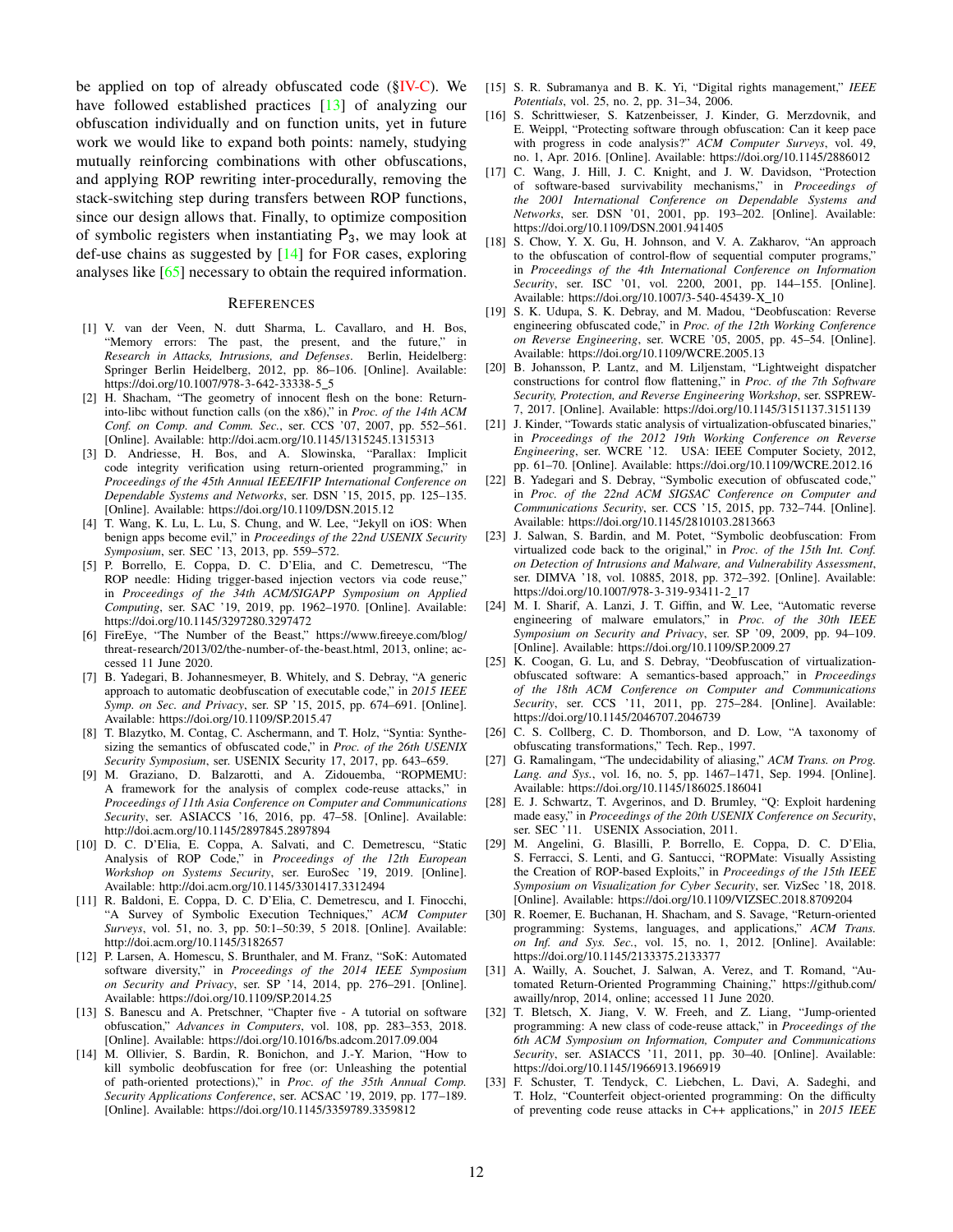*Symp. on Sec. and Priv.*, ser. SP '15, 2015, pp. 745–762. [Online]. Available: <https://doi.org/10.1109/SP.2015.51>

- <span id="page-12-0"></span>[34] R. Hund, T. Holz, and F. C. Freiling, "Return-oriented rootkits: Bypassing kernel code integrity protection mechanisms," in *Proceedings of the 18th USENIX Security Symposium*. USENIX Association, 2009, pp. 383–398.
- <span id="page-12-1"></span>[35] S. Vogl, J. Pfoh, T. Kittel, and C. Eckert, "Persistent data-only malware: Function hooks without code," in *21st Annual Network and Distributed System Security Symposium*, ser. NDSS '14, 2014.
- <span id="page-12-2"></span>[36] M. Schwarz, S. Weiser, and D. Gruss, "Practical enclave malware with Intel SGX," in *Detection of Intrusions and Malware, and Vulnerability Assessment*, ser. DIMVA '19, 2019, pp. 177–196. [Online]. Available: [https://doi.org/10.1007/978-3-030-22038-9](https://doi.org/10.1007/978-3-030-22038-9_9)\_9
- <span id="page-12-3"></span>[37] C. Ntantogian, G. Poulios, G. Karopoulos, and C. Xenakis, "Transforming malicious code to rop gadgets for antivirus evasion," *IET Inform. Security*, vol. 13, no. 6, pp. 570–578, 2019. [Online]. Available: <https://doi.org/10.1049/iet-ifs.2018.5386>
- <span id="page-12-4"></span>[38] S. Banescu, C. S. Collberg, V. Ganesh, Z. Newsham, and A. Pretschner, "Code obfuscation against symbolic execution attacks," in *Proceedings of the 32nd Annual Conference on Computer Security Applications*, ser. ACSAC '16. ACM, 2016, pp. 189–200. [Online]. Available: <https://doi.org/10.1145/2991079.2991114>
- <span id="page-12-5"></span>[39] S. Banescu, C. Collberg, and A. Pretschner, "Predicting the resilience of obfuscated code against symbolic execution attacks via machine learning," in *Proc. of the 26th USENIX Security Symposium*, 2017, pp. 661–678.
- <span id="page-12-6"></span>[40] D. Xu, J. Ming, Y. Fu, and D. Wu, "VMHunt: A verifiable approach to partially-virtualized binary code simplification," in *Proceedings of the 2018 ACM SIGSAC Conference on Computer and Communications Security*, ser. CCS '18, 2018, pp. 442–458. [Online]. Available: <https://doi.org/10.1145/3243734.3243827>
- <span id="page-12-7"></span>[41] D. Mu, J. Guo, W. Ding, Z. Wang, B. Mao, and L. Shi, "ROPOB: Obfuscating Binary Code via Return Oriented Programming," in *Security and Privacy in Communication Networks*, ser. SecureComm '17. Springer International Publishing, 2018, pp. 721–737.
- <span id="page-12-8"></span>[42] F. Peng, Z. Deng, X. Zhang, D. Xu, Z. Lin, and Z. Su, "X-Force: Forceexecuting binary programs for security applications," in *Proc. of the 23rd USENIX Conf. on Security Symp.*, ser. SEC '14, 2014, pp. 829–844.
- <span id="page-12-9"></span>[43] X. Ugarte-Pedrero, D. Balzarotti, I. Santos, and P. G. Bringas, "Rambo: Run-time packer analysis with multiple branch observation," in *Proc. of the 13th Int. Conf. on Detection of Intrusions and Malware, and Vulnerability Assessment*, ser. DIMVA '16, 2016, pp. 186–206. [Online]. Available: [https://doi.org/10.1007/978-3-319-40667-1](https://doi.org/10.1007/978-3-319-40667-1_10)\_10
- <span id="page-12-10"></span>[44] S. Wang, P. Wang, and D. Wu, "UROBOROS: instrumenting stripped binaries with static reassembling," in *IEEE 23rd Int. Conf. on Soft. Analysis, Evol., and Reengineering*, ser. SANER '16, 2016. [Online]. Available: <https://doi.org/10.1109/SANER.2016.106>
- <span id="page-12-20"></span>[45] S. Dinesh, N. Burow, D. Xu, and M. Payer, "Retrowrite: Statically instrumenting cots binaries for fuzzing and sanitization," in *Proceedings of the 2020 IEEE Symposium on Security and Privacy*, ser. SP '20, 2020.
- [46] D. Williams-King, H. Kobayashi, K. Williams-King, G. Patterson, F. Spano, Y. J. Wu, J. Yang, and V. P. Kemerlis, "Egalito: Layoutagnostic binary recompilation," in *Proc. of the 25th Int. Conf. on Arch. Support for Prog. Lang. and Oper. Sys.*, ser. ASPLOS '20, 2020, pp. 133–147. [Online]. Available: <https://doi.org/10.1145/3373376.3378470>
- <span id="page-12-11"></span>[47] E. Bauman, Z. Lin, and K. Hamlen, "Superset disassembly: Statically rewriting x86 binaries without heuristics," in *Proc. of the 25th Annual Network and Distributed System Security Symp.*, ser. NDSS '18, 2018.
- <span id="page-12-12"></span>[48] A. V. Aho, M. S. Lam, R. Sethi, and J. D. Ullman, *Compilers: Principles, Techniques, and Tools (2nd Edition)*. Addison-Wesley, 2006.
- <span id="page-12-13"></span>[49] NSA, "Ghidra," [https://ghidra-sre.org/,](https://ghidra-sre.org/) online; accessed 11 June 2020.
- <span id="page-12-14"></span>[50] Y. Shoshitaishvili, R. Wang, C. Salls, N. Stephens, M. Polino, A. Dutcher, J. Grosen, S. Feng, C. Hauser, C. Krügel, and G. Vigna, "SOK: (state of) the art of war: Offensive techniques in binary analysis," in *IEEE Symposium on Security and Privacy*, ser. SP '16, 2016, pp. 138–157. [Online]. Available: <https://doi.org/10.1109/SP.2016.17>
- <span id="page-12-15"></span>[51] S. Alvarez, "Radare2," [https://rada.re/n/,](https://rada.re/n/) online; accessed 11 June 2020.
- <span id="page-12-16"></span>[52] M. Probst, A. Krall, and B. Scholz, "Register liveness analysis for optimizing dynamic binary translation," in *Proc. of the 9th Working Conf. on Rev. Engin.*, ser. WCRE '02, 2002, pp. 35–44. [Online]. Available: <https://doi.org/10.1109/WCRE.2002.1173062>
- <span id="page-12-17"></span>[53] D. C. D'Elia and C. Demetrescu, "On-stack replacement, distilled," in *Proceedings of the 39th ACM SIGPLAN Conference on Programming Language Design and Implementation*, ser. PLDI 2018. New York,

NY, USA: Association for Computing Machinery, 2018, pp. 166–180. [Online]. Available: <https://doi.org/10.1145/3192366.3192396>

- <span id="page-12-18"></span>[54] C.-K. Luk, R. Cohn, R. Muth, H. Patil, A. Klauser, G. Lowney, S. Wallace, V. J. Reddi, and K. Hazelwood, "Pin: Building customized program analysis tools with dynamic instrumentation," in *Proceedings of the 2005 ACM SIGPLAN Conference on Programming Language Design and Implementation*, ser. PLDI '05, 2005. [Online]. Available: <http://doi.acm.org/10.1145/1065010.1065034>
- <span id="page-12-19"></span>[55] C. Collberg, S. Martin, J. Myers, and J. Nagra, "Distributed application tamper detection via continuous software updates," in *Proceedings of the 28th Annual Computer Security Applications Conference*, ser. ACSAC '12, 2012, pp. 319–328. [Online]. Available: <https://doi.org/10.1145/2420950.2420997>
- <span id="page-12-21"></span>[56] D. C. D'Elia, E. Coppa, S. Nicchi, F. Palmaro, and L. Cavallaro, "SoK: Using Dynamic Binary Instrumentation for Security (And How You May Get Caught Red Handed)," in *Proceedings of the 14th ACM ASIA Conference on Computer and Communications Security*, ser. ASIACCS '19, 2019, pp. 15–27. [Online]. Available: <https://doi.org/10.1145/3321705.3329819>
- <span id="page-12-22"></span>[57] Z. L. Nemeth, "Modern binary attacks and defences in the Windows environment – fighting against Microsoft EMET in seven rounds," in *2015 IEEE 13th International Symposium on Intelligent Systems and Informatics (SISY)*, 2015, pp. 275–280.
- <span id="page-12-23"></span>[58] L. Davi, A.-R. Sadeghi, D. Lehmann, and F. Monrose, "Stitching the gadgets: On the ineffectiveness of coarse-grained control-flow integrity protection," in *Proc. of the 23rd USENIX Security Symposium*, 2014, pp. 401–416.
- <span id="page-12-24"></span>[59] M. Elsabagh, D. Barbara, D. Fleck, and A. Stavrou, "Detecting ROP with statistical learning of program characteristics," in *Proceedings of the Seventh ACM on Conference on Data and Application Security and Privacy*, ser. CODASPY '17, 2017, pp. 219–226. [Online]. Available: <https://doi.org/10.1145/3029806.3029812>
- <span id="page-12-25"></span>[60] P. Larsen, S. Brunthaler, and M. Franz, "Automatic software diversity," *IEEE Sec. and Priv.*, no. 2, pp. 30–37, 2015. [Online]. Available: <https://doi.org/10.1109/MSP.2015.23>
- <span id="page-12-26"></span>[61] F. Biondi, S. Josse, A. Legay, and T. Sirvent, "Effectiveness of synthesis in concolic deobfuscation," *Computers & Security*, vol. 70, pp. 500–515, 2017. [Online]. Available: <https://doi.org/10.1016/j.cose.2017.07.006>
- <span id="page-12-27"></span>[62] M. I. Sharif, A. Lanzi, J. T. Giffin, and W. Lee, "Impeding malware analysis using conditional code obfuscation," in *Proc. of the Network and Distributed System Security Symposium*, ser. NDSS '08, 2008.
- <span id="page-12-28"></span>[63] C. S. Collberg and J. Nagra, *Surreptitious Software - Obfuscation, Watermarking, and Tamperproofing for Software Protection*, ser. Addison-Wesley Software Security Series. Addison-Wesley, 2010.
- <span id="page-12-29"></span>[64] Y. Smaragdakis and G. Balatsouras, "Pointer analysis," *Found. and Trends in Prog. Lang.*, vol. 2, no. 1, pp. 1–69, 2015. [Online]. Available: <http://dx.doi.org/10.1561/2500000014>
- <span id="page-12-30"></span>[65] G. Balakrishnan, R. Gruian, T. Reps, and T. Teitelbaum, "Codesurfer/x86 - A platform for analyzing x86 executables," in *Proceedings of the 14th International Conference on Compiler Construction*, ser. CC '05, 2005, pp. 250–254. [Online]. Available: [https://doi.org/10.1007/](https://doi.org/10.1007/978-3-540-31985-6_19) [978-3-540-31985-6](https://doi.org/10.1007/978-3-540-31985-6_19) 19
- <span id="page-12-31"></span>[66] M. Polychronakis and A. D. Keromytis, "ROP payload detection using speculative code execution," in *2011 6th International Conference on Malicious and Unwanted Software*, 2011, pp. 58–65. [Online]. Available: <https://doi.org/10.1109/MALWARE.2011.6112327>
- <span id="page-12-32"></span>[67] H. Ma, K. Lu, X. Ma, H. Zhang, C. Jia, and D. Gao, "Software watermarking using return-oriented programming," in *Proceedings of the 10th ACM Symposium on Information, Computer and Communications Security*, ser. ASIACCS '15. ACM, 2015, pp. 369–380. [Online]. Available: <https://doi.org/10.1145/2714576.2714582>
- <span id="page-12-33"></span>[68] K. Lu, S. Xiong, and D. Gao, "RopSteg: Program steganography with return oriented programming," in *Proc. of the 4th ACM Conf. on Data and App. Sec. and Priv.*, ser. CODASPY '14, 2014, pp. 265–272. [Online]. Available: <https://doi.org/10.1145/2557547.2557572>
- <span id="page-12-34"></span>[69] Christopher Domas, "M/o/Vfuscator," [https://github.com/xoreaxeaxeax,](https://github.com/xoreaxeaxeax) 2015, online; accessed 11 June 2020.
- <span id="page-12-35"></span>[70] J. Kirsch, C. Jonischkeit, T. Kittel, A. Zarras, and C. Eckert, "Combating control flow linearization," in *Proceedings of the 32nd international conference on ICT Systems Security and Privacy Protection*, ser. IFIP SEC '17, vol. 502. Springer, 2017, pp. 385–398. [Online]. Available: [https://doi.org/10.1007/978-3-319-58469-0](https://doi.org/10.1007/978-3-319-58469-0_26)\_26
- <span id="page-12-36"></span>[71] V. Chipounov, V. Kuznetsov, and G. Candea, "S2E: A platform for in-vivo multi-path analysis of software systems," in *Proc. of the 16th*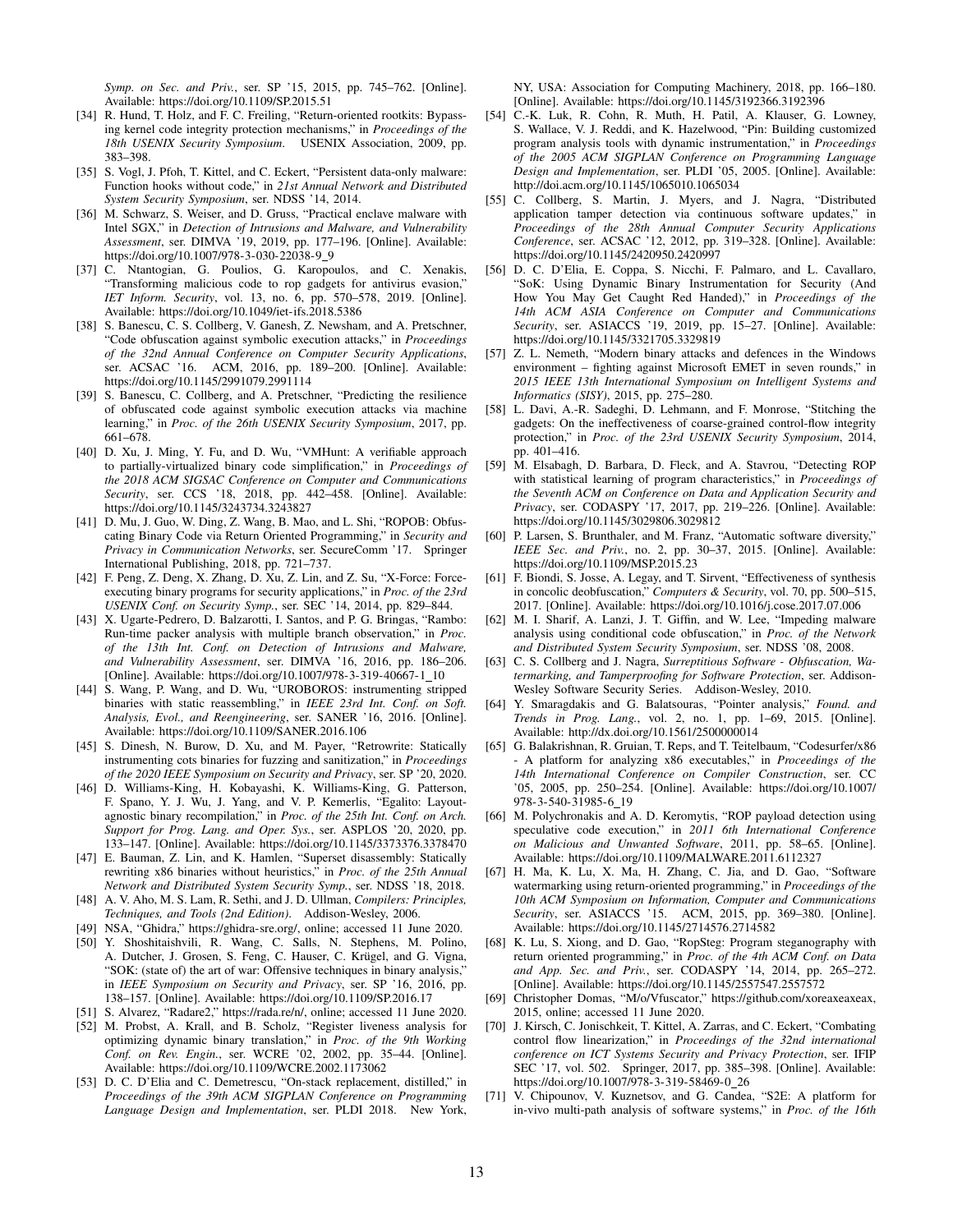*Int. Conf. on Architectural Support for Programming Languages and Operating Systems*, ser. ASPLOS XVI, 2011, pp. 265–278. [Online]. Available: <https://doi.org/10.1145/1950365.1950396>

- <span id="page-13-1"></span>[72] S. Bucur, J. Kinder, and G. Candea, "Prototyping symbolic execution engines for interpreted languages," in *Proc. of the 19th Int. Conf. on Architectural Support for Programming Languages and Operating Systems*, ser. ASPLOS '14, 2014, pp. 239–254. [Online]. Available: <https://doi.org/10.1145/2541940.2541977>
- <span id="page-13-2"></span>[73] I. Gouy, "The Computer Language Benchmarks Game," [https://](https://benchmarksgame-team.pages.debian.net/benchmarksgame/) [benchmarksgame-team.pages.debian.net/benchmarksgame/,](https://benchmarksgame-team.pages.debian.net/benchmarksgame/) 2018, online; accessed 20 March 2021.
- <span id="page-13-3"></span>[74] J. Castanos, D. Edelsohn, K. Ishizaki, P. Nagpurkar, T. Nakatani, T. Ogasawara, and P. Wu, "On the benefits and pitfalls of extending a statically typed language jit compiler for dynamic scripting languages," in *Proc. of the ACM Int. Conf. on Object Oriented Prog. Systems Lang. and Applications*, ser. OOPSLA '12, 2012, pp. 195–212. [Online]. Available: <https://doi.org/10.1145/2384616.2384631>
- <span id="page-13-4"></span>[75] D. C. D'Elia and C. Demetrescu, "Flexible On-stack Replacement in LLVM," in *Proceedings of the 2016 International Symposium on Code Generation and Optimization*, ser. CGO '16, 2016, pp. 250–260. [Online]. Available: <http://doi.acm.org/10.1145/2854038.2854061>
- <span id="page-13-5"></span>[76] B. Trower, "base64," [http://base64.sourceforge.net/b64.c,](http://base64.sourceforge.net/b64.c) 2001.
- <span id="page-13-6"></span>[77] L. Borzacchiello, E. Coppa, D. C. D'Elia, and C. Demetrescu, "Memory models in symbolic execution: key ideas and new thoughts," *Soft. Testing, Verification and Reliability*, vol. 29, no. 8, 2019. [Online]. Available: <https://doi.org/10.1002/stvr.1722>

#### <span id="page-13-0"></span>APPENDIX A

## ADDITIONAL MATERIAL

We report practical details of the rewriter implementation, and additional settings and findings from the evaluation.

## *Implementation Aspects*

*Switch Tables:* As compilers recur to indirect jumps to efficiently implement switch constructs, we use CFG reconstruction heuristics to reveal possible targets, and then use the original target calculation sequence used for the dispatching to our advantage. Instead of jumping to the location corresponding to the desired code block in the original program, at rewriting time we store at such location the RSP displacement in the chain for the corresponding code block, then during execution we use the address computed by the dispatching sequence to read the correct offset. Thus when lowering, e.g., a jmp reg the rewriter can combine gadgets to achieve:

```
movsx reg, byte ptr [reg] ## offset for RSP
shl reg, 0x3
add rsp, reg
```
where reg contains the jump target address for the original program. In the end, the main difference in our ROP encoding between a direct jump and an indirect jump is that the former retrieves the offset to add to RSP from the chain  $(\S IV-B2)$ , while the latter retrieves it from the location of the original code block. We use offsets of 1, 2, o 4 bytes depending on the position of the desired block in the chain from the jump site (the example uses a 1-byte value).

*From Native to ROP and Back:* Upon generation of a ROP chain the rewriter replaces the original function implementation in the program with a stub that switches the stack and activates the chain  $(\S$ IV-B3). The pivoting stub performs three steps: (a) it reserves a new entry for storing other\_rsp in the stack-switching array ss, (b) it saves RSP in other\_rsp, (c) it loads the address of the chain (chain\_address) for

the function to execute into RSP and starts the chain execution. A pivoting stub can be implemented in 22 bytes as:

```
push ss
pop rax
add qword ptr [rax], 0x8
add rax, qword ptr [rax] ## step (a) ends
mov qword ptr [rax], rsp ## step (b)<br>push chain_address ## step (c)
push chain_address
pop rsp
ret
```
This code is optimized to use only a single caller-save register (e.g., rax) and uses push-pop sequences in place of mov instructions to minimize the number of bytes required to encode the sequence.

When a chain reaches its epilogue and a native function has to be resumed, a symmetric *unpivoting* sequence takes care of removing the entry created for storing other\_rsp for the active chain and restores the native stack pointer into RSP.

The implementation should realize e.g.:

```
pop r11 ## ss
sub qword ptr [r11], 0x8
add r11, qword ptr [r11]
add r11, 0x8
mov rsp, qword ptr [r11]
```
Notice that only register r11 will be clobbered by this sequence. Also, while the pivoting sequence is made of native instructions, the sequence above will be realized by gadgets.

*Tail Jumps:* To handle optimized tail jump instances the rewriter uses an unpivoting variant that, instead of returning to the calling function, jumps to the target of the tail jump:

```
pop r11 ## ss
sub qword ptr [r11], 0x8
add r11, qword ptr [r11]
add r11, 0x8
pop rax ## jmp target
mov rsp, qword ptr [r11]; jmp rax
```
The last line represents a JOP gadget.

#### *Evaluation Additions*

*Functions for Obfuscation Resilience Experiments:* To produce the 72 hash functions for the  $G_1$  tests of  $\gamma$ VII-B we used the *RandomFuns* feature of Tigress with a command line:

```
tigress --Verbosity=1 --Seed={seed}
    --Environment=x86_64:Linux:Gcc:6.3.0
    --Transform=RandomFuns
        --RandomFunsName=target
        --RandomFunsTrace=0
        --RandomFunsType={data_type}
        --RandomFunsInputSize=1
        --RandomFunsLocalStaticStateSize=1
        --RandomFunsGlobalStaticStateSize=0
        --RandomFunsLocalDynamicStateSize=1
        --RandomFunsGlobalDynamicStateSize=0
        --RandomFunsBoolSize=3
        --RandomFunsLoopSize=25
        --RandomFunsCodeSize=1000
        --RandomFunsOutputSize=1
        --RandomFunsControlStructures={control}
        --RandomFunsPointTest=true
    --out={output_file} {base_path}/empty.c
```